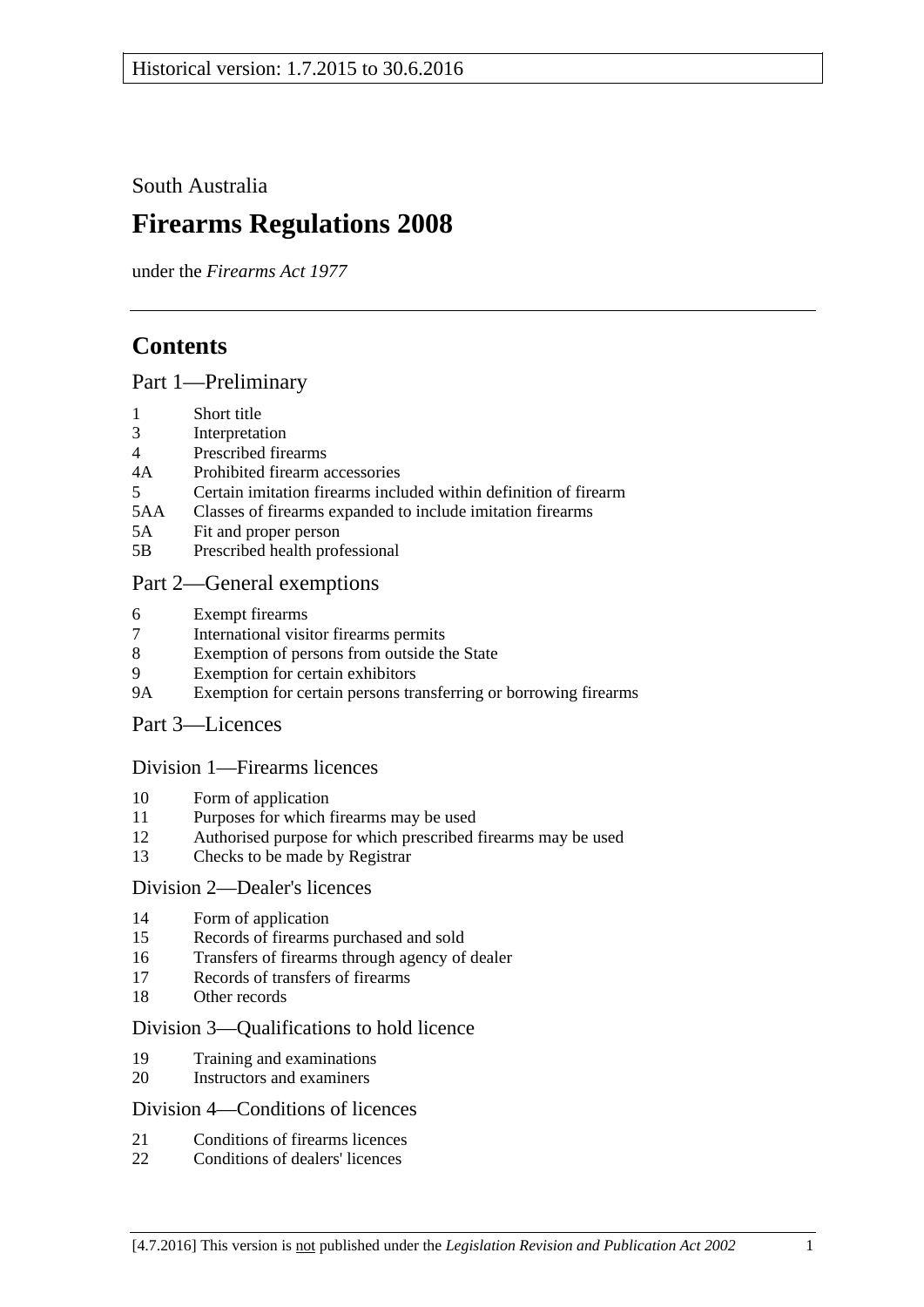#### [Division 5—Exemptions relating to licences](#page-17-0)

- [Exemption from requirement to be licensed](#page-17-1)
- [Exemption of juniors from certain provisions](#page-18-0)

#### [Division 6—General](#page-19-0)

- [Company nominee](#page-19-1)
- [Replacement of licence](#page-19-2)
- [Reporting obligations of prescribed persons](#page-19-3)

#### [Part 4—Acquisition and registration of firearms](#page-20-0)

- [Application for permits](#page-20-1)
- [Checks to be made by Registrar](#page-20-2)
- [Application to register](#page-20-3) firearm
- [Acquisition of class C firearms](#page-20-4)
- [Nature of alteration, loss, theft or destruction of firearm](#page-21-0)
- [Acquisition of class H firearms](#page-21-1)
- [Certificate of registration](#page-21-2)

#### [Part 5—Acquisition of ammunition](#page-22-0)

- [Application for permit](#page-22-1)
- [Limit on quantity of ammunition](#page-22-2)<br>37 Exemption—acquisition and supply
- [Exemption—acquisition and supply of gas cylinders](#page-22-3)

#### [Part 6—Security of firearms and ammunition](#page-22-4)

- [Security of firearms](#page-22-5)
- [Possession of prescribed firearms](#page-23-0)
- [Possession of firearms by dealers](#page-23-1)
- [Ammunition](#page-23-2)
- [Security of dealer's building](#page-23-3)
- [Exemption from Part](#page-23-4)
- [Part 7—Recognised bodies](#page-24-0)

#### [Division 1—Recognised firearms clubs](#page-24-1)

- [Application for recognition](#page-24-2)
- [Certificate of recognition](#page-24-3)
- [Approval of Registrar required for alteration to range](#page-24-4)<br>47 Club to inform Registrar of change
- [Club to inform Registrar of change](#page-25-0)
- [Acceptance of new members](#page-25-1)
- [Records to be kept by clubs](#page-25-2)
- [Change in membership](#page-26-0)

#### [Division 2—Recognised paint-ball operators and recognised commercial range](#page-26-1)  [operators](#page-26-1)

- [Application for recognition of paint-ball operator](#page-26-2)
- [Application for recognition of commercial range operator](#page-26-3)
- [Certificate of recognition](#page-27-0)
- [Alteration of grounds or range](#page-27-1)
- [Operator to inform Registrar of change](#page-27-2)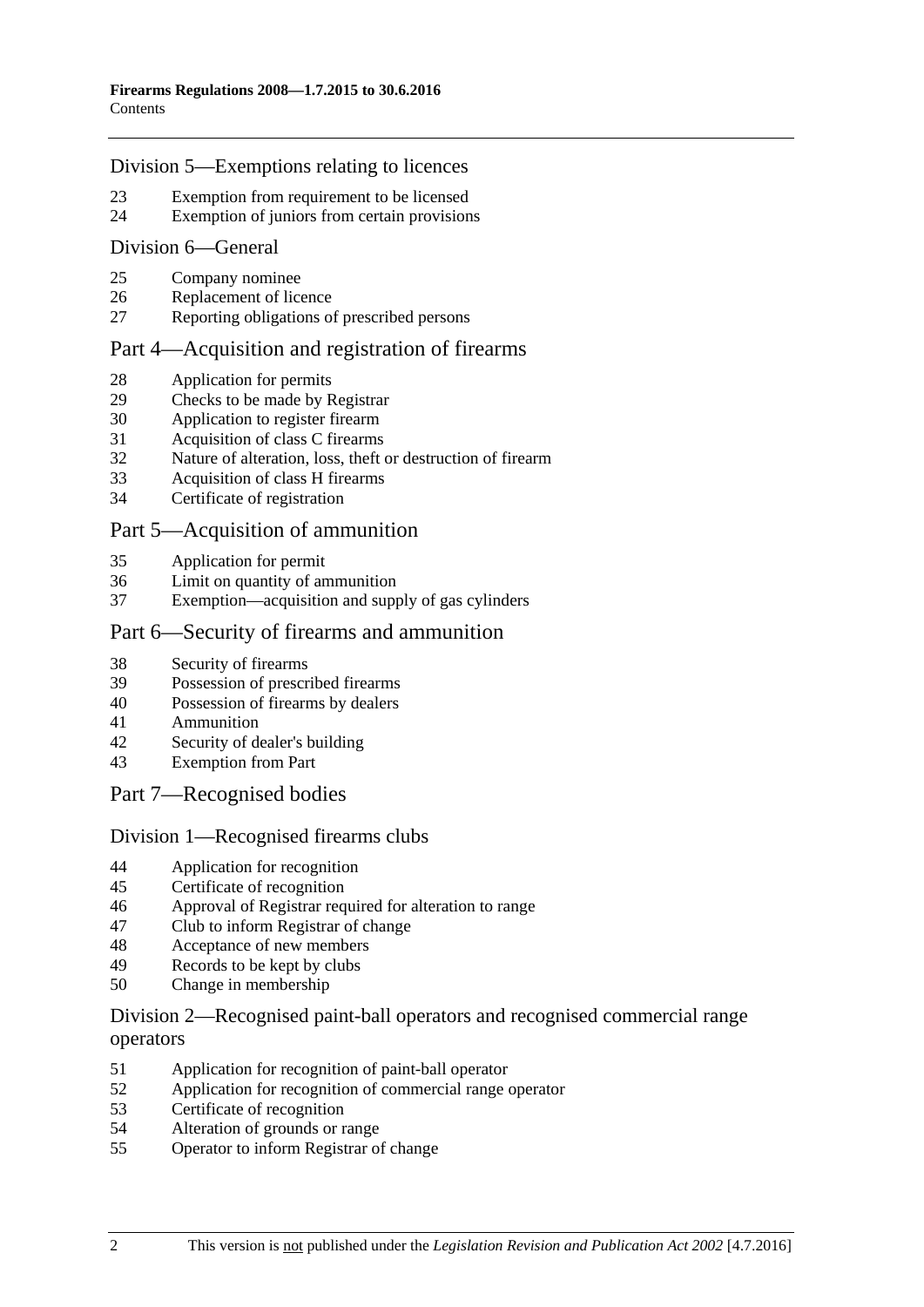#### [Part 8—Miscellaneous](#page-28-0)

- 55A [Disposal of forfeited or surrendered firearms etc](#page-28-1)
- 55B [Register of firearms prohibition orders](#page-28-2)
- 56 [Advertising firearm for sale](#page-28-3)
- 57 [Transporting of firearms—exclusion from section 35A of Act](#page-29-0)
- 58 [Records](#page-29-1)
- 59 [Form of applications and licences etc](#page-29-2)
- 60 [Fees](#page-29-3)
- 61 [Offence](#page-29-4)

[Schedule](#page-29-5) 1—Fees

[Legislative history](#page-31-0)

## <span id="page-2-0"></span>**Part 1—Preliminary**

#### <span id="page-2-1"></span>**1—Short title**

These regulations may be cited as the *Firearms Regulations 2008*.

#### <span id="page-2-2"></span>**3—Interpretation**

(1) In these regulations, unless the contrary intention appears—

*Act* means the *[Firearms Act](http://www.legislation.sa.gov.au/index.aspx?action=legref&type=act&legtitle=Firearms%20Act%201977) 1977*;

*captive bolt gun* means a firearm designed to kill animals by firing a bolt that remains part of the firearm during and after firing;

*dog retriever* means a firearm designed to fire a projectile for a dog to retrieve;

*home-made firearm* means a firearm that incorporates a barrel or receiver that was made in Australia by a person who is not a licensed dealer in firearms;

*international visitor firearms permit*—see [regulation](#page-7-0) 7;

*owner* in relation to land includes an occupier of the land:

*paint-ball shooting* means shooting a paint-ball firearm when participating in an organised activity on the grounds of a recognised paint-ball operator;

*power head* means a firearm (not being a captive bolt gun) designed to kill animals by striking the muzzle against the animal;

*prescribed firearm*—see [regulation](#page-3-0) 4;

*regulated imitation firearm*—see regulation 5;

*rocket line launcher* means a firearm that is designed to throw a rope, cable or line of any other kind;

*underwater firearm* means a firearm—

- (a) designed to fire projectiles by means of compressed air or other compressed gas; and
- (b) designed to be used underwater; and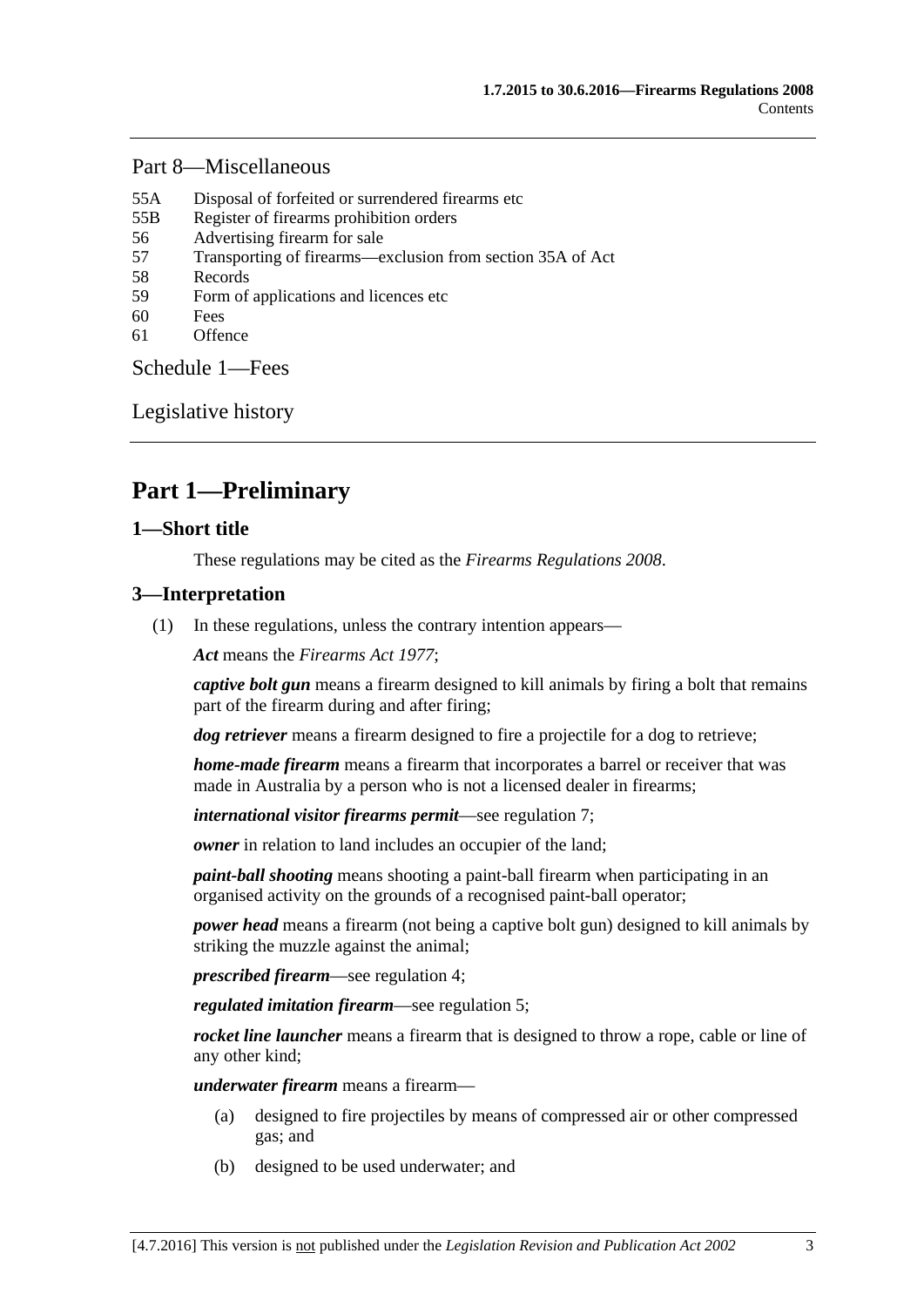(c) kept solely for use underwater;

*Very pistol* means a handgun designed to fire flares or exploding shells.

(2) For the purposes of these regulations the length of the barrel of a firearm will be taken to be the distance from the breech face to the muzzle.

#### <span id="page-3-0"></span>**4—Prescribed firearms**

- <span id="page-3-2"></span>(1) For the purposes of the definition of *prescribed firearm* in section 5(1) of the Act, the following firearms are prescribed:
	- (a) automatic firearms;
	- (b) mortars, bazookas, rocket propelled grenades and similar military firearms designed to fire explosive projectiles;
	- (c) firearms having 1 or more barrels of less than 330 millimetres in length (but not handguns, air rifles, air guns or power heads);
	- (d) shotguns having 1 or more barrels of less than 450 millimetres in length;
	- (e) air rifles and air guns having 1 or more barrels of less than 250 millimetres in length;
	- (f) firearms having an overall length of less than 750 millimetres (but not handguns or power heads);
	- (g) firearms (but not handguns) designed to be reduced in overall length by folding, telescoping or any other means to a length of less than 750 millimetres and then to be capable of being fired;
	- (h) firearms designed to fire projectiles containing tear gas or any other lachrymatory substance or any nauseating substance or poison (but not firearms designed to tranquillise, immobilise or administer vaccines or other medicines to animals);
	- (i) firearms designed as, and having the appearance of, other objects;
	- (j) home-made firearms;
	- (ja) regulated imitation firearms that closely resemble a firearm referred to in a preceding paragraph or that do not closely resemble such a firearm or a firearm of class A, B, C, D or H;
	- (k) receivers of firearms referred to in a preceding paragraph.
- (2) When determining the overall length of a paint-ball firearm for the purposes of [subregulation](#page-3-2) (1)(f) the gas cylinder and the hose connecting the cylinder to the firearm (if any) will be included.

#### <span id="page-3-1"></span>**4A—Prohibited firearm accessories**

- (1) For the purposes of the definition of *prohibited firearm accessory* in section 5(1) of the Act, the following items are prescribed:
	- (a) an item, being an accessory, that is designed, or may be adapted, to enable a firearm, when the item is fitted to or used in conjunction with the firearm (and whether the item is used on its own or in conjunction with another item), to have any of the following capabilities: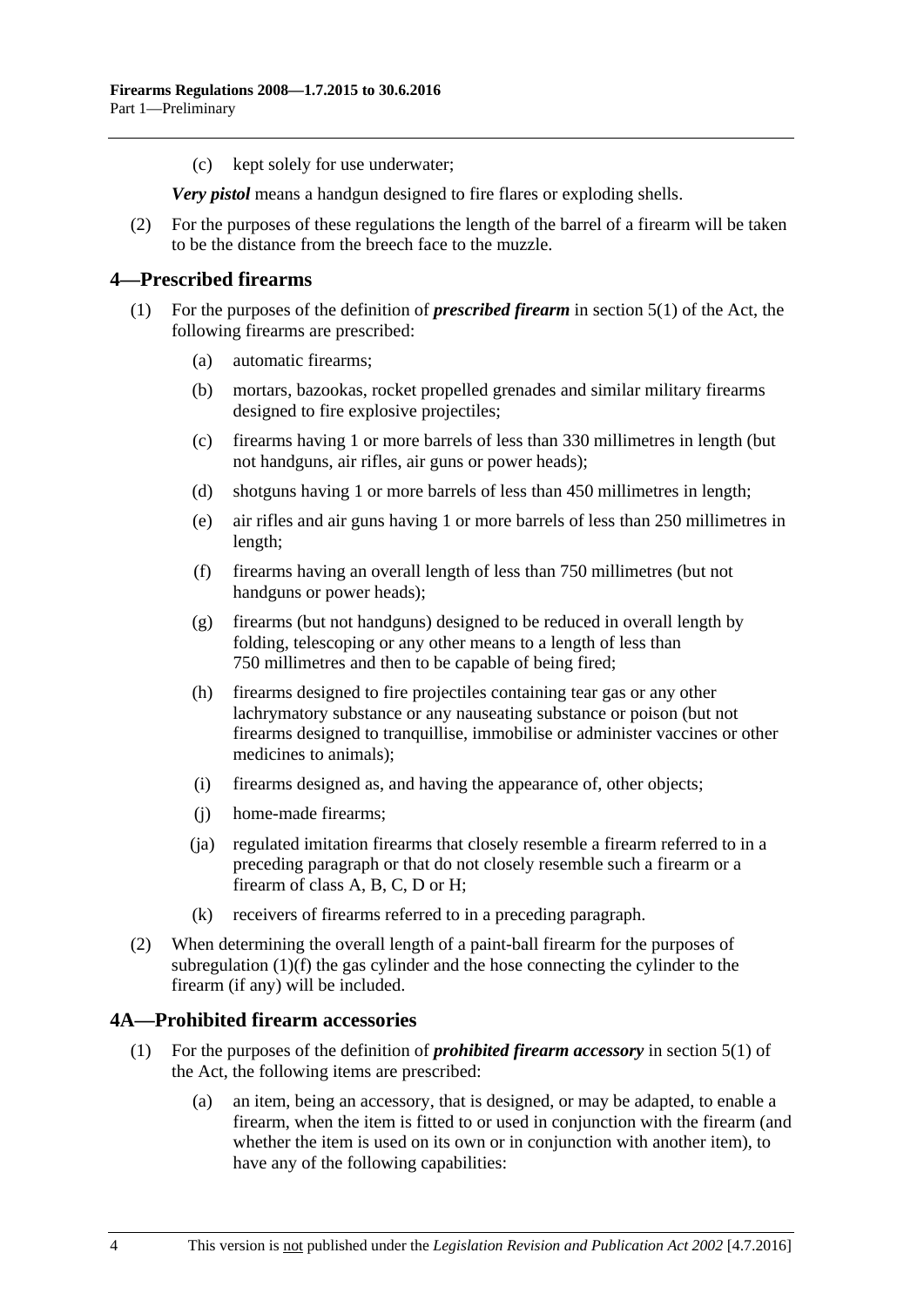- (i) burst fire operation;
- (ii) bump fire operation;
- (iii) semi-automatic operation;
- (iv) fully automatic operation,

other than—

- (v) an item possessed by a person for the purposes of altering a firearm in accordance with the written approval of the Registrar under section 27AA of the Act; or
- (vi) a mechanism or fitting of a kind referred to in section 29A(2)(a) of the Act possessed by a person who is authorised to have possession of the mechanism or fitting by a firearms licence.
- (2) In this regulation—

*bump fire operation* means a method of firing a firearm that utilises the recoil of the firearm to cause rapid depressions of the trigger so as to fire multiple rounds in rapid succession;

*burst fire operation* means a method of firing a firearm that enables the firing of a predetermined number of multiple rounds by a single depression of the trigger;

*fully automatic operation* means a method of firing a firearm such that, following the firing of a round on the depression of the trigger, the firearm continues to fire 1 or more rounds automatically while the trigger is held in that position;

*semi-automatic operation* means a method of firing a firearm such that, following the firing of a round on the depression of the trigger, the firearm automatically loads a further round thereby allowing the rapid firing of another round on another depression of the trigger.

#### <span id="page-4-0"></span>**5—Certain imitation firearms included within definition of firearm**

- (1) Pursuant to paragraph (c) of the definition of *firearm* in section 5(1) of the Act, a regulated imitation firearm is declared to be a firearm for the purposes of the Act.
- <span id="page-4-2"></span>(2) A regulated imitation firearm is—
	- (a) an item that contains a mechanism that imitates the loading mechanism or firing mechanism of a firearm; or
	- (b) an item that is an imitation of the receiver of a firearm,

other than—

- (c) an item that is a children's toy or a novelty item; or
- (d) an item determined by the Registrar under [subregulation](#page-4-1) (3) not to be a regulated imitation firearm.
- <span id="page-4-1"></span>(3) The Registrar may, on application or on the Registrar's own initiative, determine that a particular item is not a regulated imitation firearm if satisfied that the item cannot readily be adapted to function as a firearm.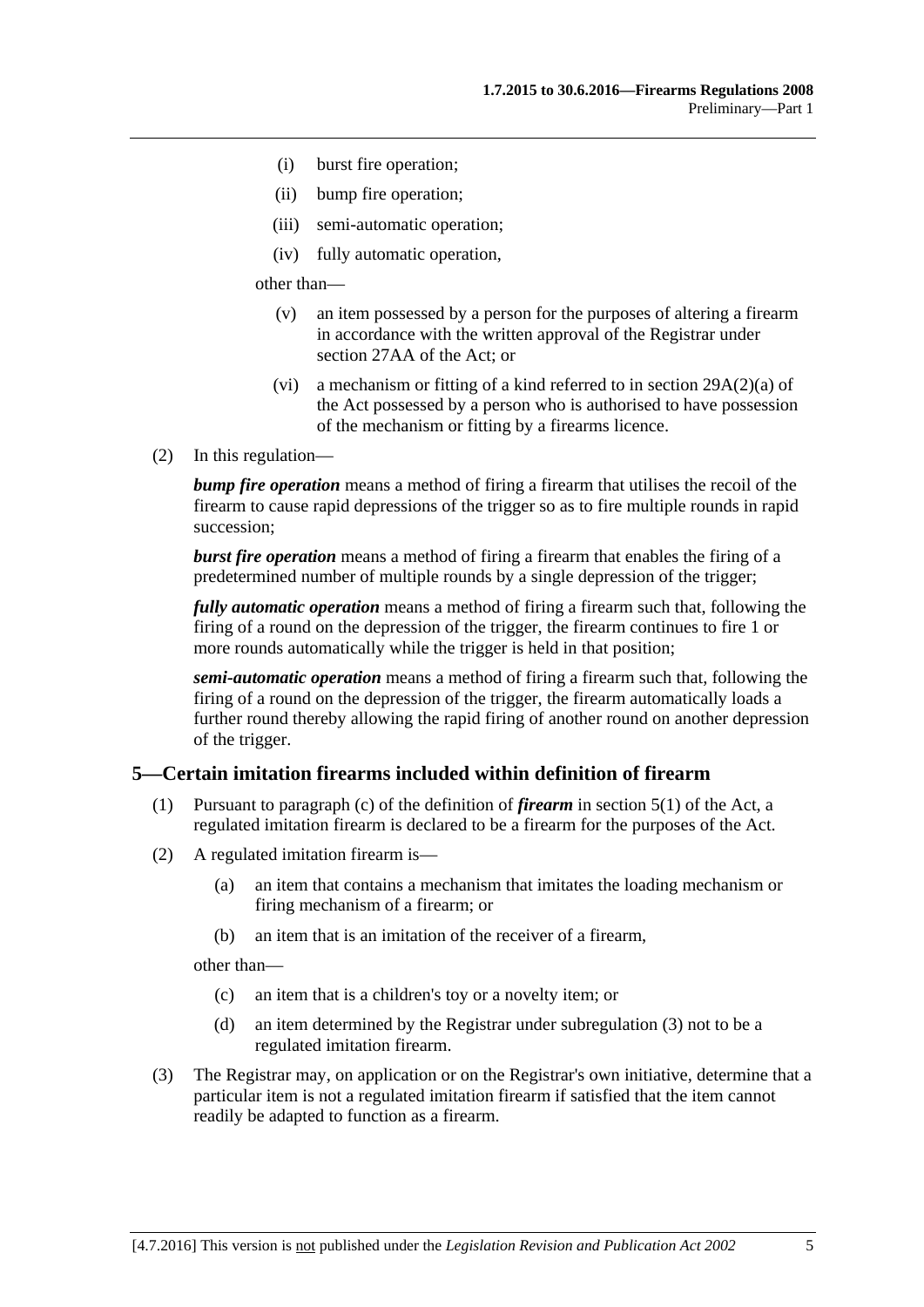- (4) The Minister may, by notice in the Gazette, declare an item of a specified class to be a regulated imitation firearm (and such a notice has effect according to its terms despite [subregulation](#page-4-2)  $(2)$ ).
- (5) The Minister may, by subsequent notice in the Gazette, vary or revoke a notice made under this regulation.

#### <span id="page-5-0"></span>**5AA—Classes of firearms expanded to include imitation firearms**

The definitions of class A, B, C, D and H firearms in section 5(1) of the Act are amended so that, if a regulated imitation firearm closely resembles a firearm of a particular class, the class will be taken to encompass the regulated imitation firearm.

#### <span id="page-5-1"></span>**5A—Fit and proper person**

For the purposes of section  $5(11)(ca)$  of the Act, an offence against any of the following provisions is a prescribed offence:

- (aa) *[Bail Act](http://www.legislation.sa.gov.au/index.aspx?action=legref&type=act&legtitle=Bail%20Act%201985) 1985*—section 11A(2) (Bail authority may direct person to surrender firearm etc);
- (a) *[Controlled Substances Act](http://www.legislation.sa.gov.au/index.aspx?action=legref&type=act&legtitle=Controlled%20Substances%20Act%201984) 1984*—

an indictable offence against section 32 as in force immediately before the commencement of the *[Controlled Substances \(Serious Drug](http://www.legislation.sa.gov.au/index.aspx?action=legref&type=act&legtitle=Controlled%20Substances%20(Serious%20Drug%20Offences)%20Amendment%20Act%202005)  [Offences\) Amendment Act](http://www.legislation.sa.gov.au/index.aspx?action=legref&type=act&legtitle=Controlled%20Substances%20(Serious%20Drug%20Offences)%20Amendment%20Act%202005) 2005*;

an offence against section 32 (Trafficking) as in force following the commencement of the *[Controlled Substances \(Serious Drug Offences\)](http://www.legislation.sa.gov.au/index.aspx?action=legref&type=act&legtitle=Controlled%20Substances%20(Serious%20Drug%20Offences)%20Amendment%20Act%202005)  [Amendment Act](http://www.legislation.sa.gov.au/index.aspx?action=legref&type=act&legtitle=Controlled%20Substances%20(Serious%20Drug%20Offences)%20Amendment%20Act%202005) 2005*;

section 33 (Manufacture of controlled drugs for sale);

section 33A (Sale, manufacture etc of controlled precursor);

section 33B (Cultivation of controlled plants for sale);

section 33C (Sale of controlled plants);

section 33F (Sale, supply or administration of controlled drug to child);

section 33G (Sale, supply or administration of controlled drug in school zone);

section 33H (Procuring child to commit offence);

an indictable offence against section 33I (Supply or administration of controlled drug);

section 33J (Manufacture of controlled drugs);

section 33K (Cultivation of controlled plants);

- (ab) *[Correctional Services Act](http://www.legislation.sa.gov.au/index.aspx?action=legref&type=act&legtitle=Correctional%20Services%20Act%201982) 1982*—section 68A(2) (Board may direct person to surrender firearm etc);
- (ac) *[Criminal Law \(Sentencing\) Act](http://www.legislation.sa.gov.au/index.aspx?action=legref&type=act&legtitle=Criminal%20Law%20(Sentencing)%20Act%201988) 1988*—section 24A(2) (Appropriate board may direct person to surrender firearm etc);
- (b) *[Criminal Law Consolidation Act](http://www.legislation.sa.gov.au/index.aspx?action=legref&type=act&legtitle=Criminal%20Law%20Consolidation%20Act%201935) 1935*—

section 19AA (Unlawful stalking);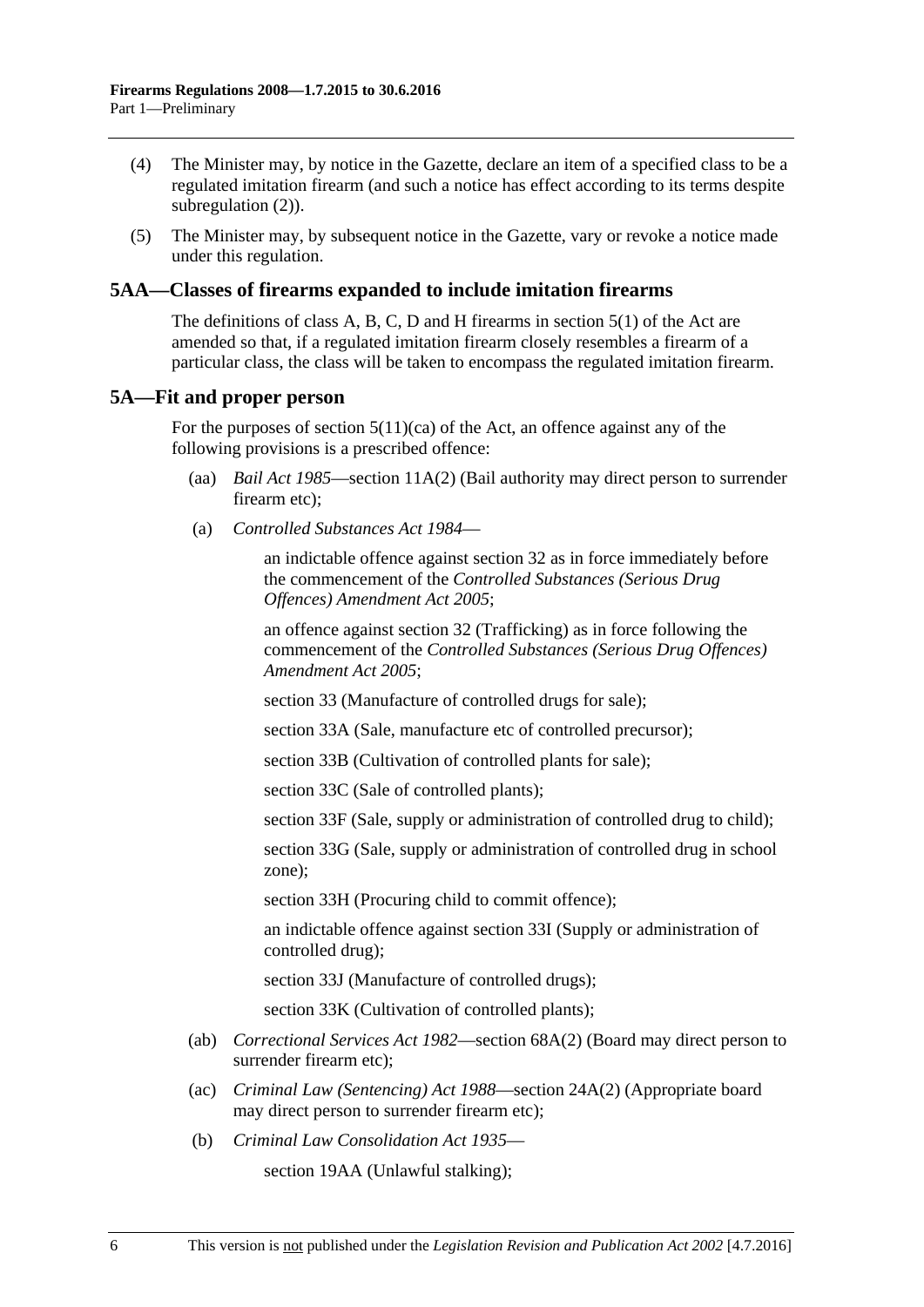section 29A (Shooting at police officers);

section 31 (Possession of object with intent to kill or cause serious harm);

section 32 (Possession of a firearm with intent to commit an offence);

section 32AA (Discharge of firearms to injure etc);

an aggravated offence against section 169 (Serious criminal trespass—non-residential buildings);

an aggravated offence against section 170 (Serious criminal trespass—places of residence);

section 248 (Threats or reprisals relating to persons involved in criminal investigations or judicial proceedings);

section 250 (Threats or reprisals against public officers);

section 270D (Going equipped for commission of offence against the person);

(c) *[Serious and Organised Crime \(Control\) Act](http://www.legislation.sa.gov.au/index.aspx?action=legref&type=act&legtitle=Serious%20and%20Organised%20Crime%20(Control)%20Act%202008) 2008*—

section 22 (Offence to contravene or fail to comply with control order); section 32 (Offence to contravene or fail to comply with public safety order);

section 35 (Criminal associations);

(d) *[Summary Offences Act](http://www.legislation.sa.gov.au/index.aspx?action=legref&type=act&legtitle=Summary%20Offences%20Act%201953) 1953*—

section 15A (Possession of body armour);

section 74BJ (Hindering removal or modification of fortifications);

- (da) *[Young Offenders Act](http://www.legislation.sa.gov.au/index.aspx?action=legref&type=act&legtitle=Young%20Offenders%20Act%201993) 1993*—section 42A(2) (Training Centre Review Board may direct youth to surrender firearm etc);
- (e) offences consisting of a conspiracy or an attempt to commit an offence referred to in a preceding paragraph.

#### <span id="page-6-0"></span>**5B—Prescribed health professional**

For the purposes of paragraph (c) of the definition of *health professional* in section 6B(3) of the Act, a nurse registered under the *[Nurses Act](http://www.legislation.sa.gov.au/index.aspx?action=legref&type=act&legtitle=Nurses%20Act%201999) 1999* is a person of a prescribed class.

## <span id="page-6-1"></span>**Part 2—General exemptions**

#### <span id="page-6-2"></span>**6—Exempt firearms**

The following are excluded from the provisions of the Act and these regulations:

- (a) captive bolt guns;
- (b) tools or instruments powered by burning propellant or by compressed air or other compressed gas;
- (c) rocket line launchers;
- (d) devices designed to throw a net to catch animals;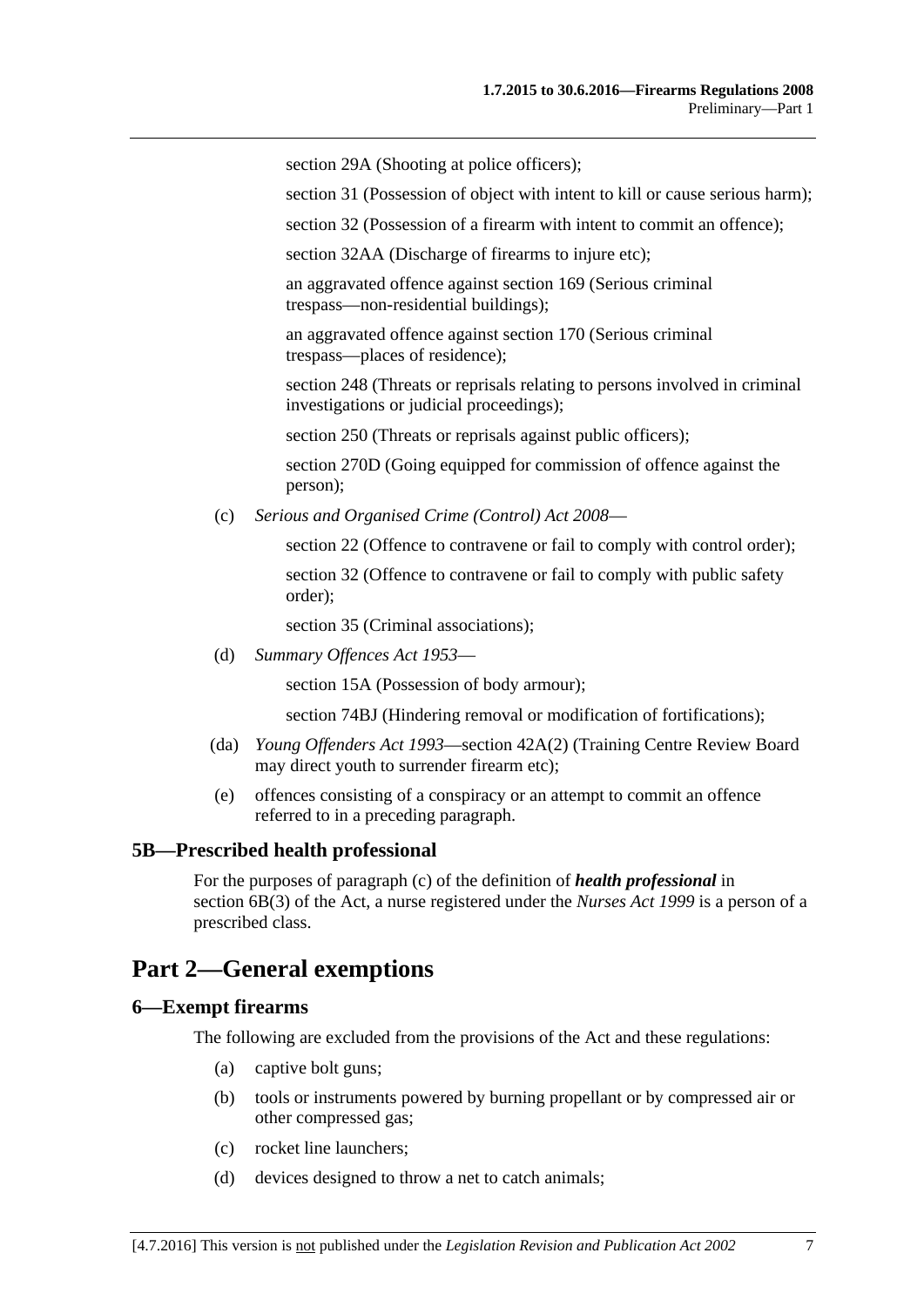- (e) devices designed to throw an object for shotgun target practice;
- (f) dog retrievers;
- (g) Very pistols used only for signalling distress or rescuing persons in distress;
- (h) a firearm that—
	- (i) has been fitted with a transmitter of infrared electromagnetic waves or a receiver of such waves or both; and
	- (ii) has been modified so as to be incapable of firing a projectile; and
	- (iii) cannot easily be modified to fire projectiles;
- (i) an underwater firearm;
- (j) receivers of firearms referred to in a preceding paragraph.

**Note—**

The definition of *firearm* in section 5(1) of the Act excludes an antique firearm. *Antique firearm* is defined in section 5(1).

#### <span id="page-7-0"></span>**7—International visitor firearms permits**

- (1) The Registrar may, on the application of a person who is visiting, or who intends visiting, Australia, issue an international visitor firearms permit to the applicant authorising the applicant to possess and use a firearm for 1 or more of the following purposes as specified in the permit:
	- (a) competitive shooting;
	- (b) hunting;
	- (c) providing personal security services for a foreign dignitary or official.
- (2) The application—
	- (a) must be made in a manner and form approved by the Registrar; and
	- (b) must include, or be accompanied by, such information as the Registrar requires.
- (3) The applicant must—
	- (a) provide such further information as the Registrar requires in order to determine the application; and
	- (b) provide all information in connection with the application in the form required by the Registrar; and
	- (c) provide such proof of the information supplied as the Registrar requires.
- (4) A permit—
	- (a) may be issued for such term and subject to such conditions as the Registrar thinks fit; and
	- (b) may be varied or revoked by the Registrar at any time.
- (5) A permit issued under this regulation—
	- (a) must identify the firearm or firearms to which it applies; and
	- (b) must not be issued in relation to a class D firearm or a prescribed firearm.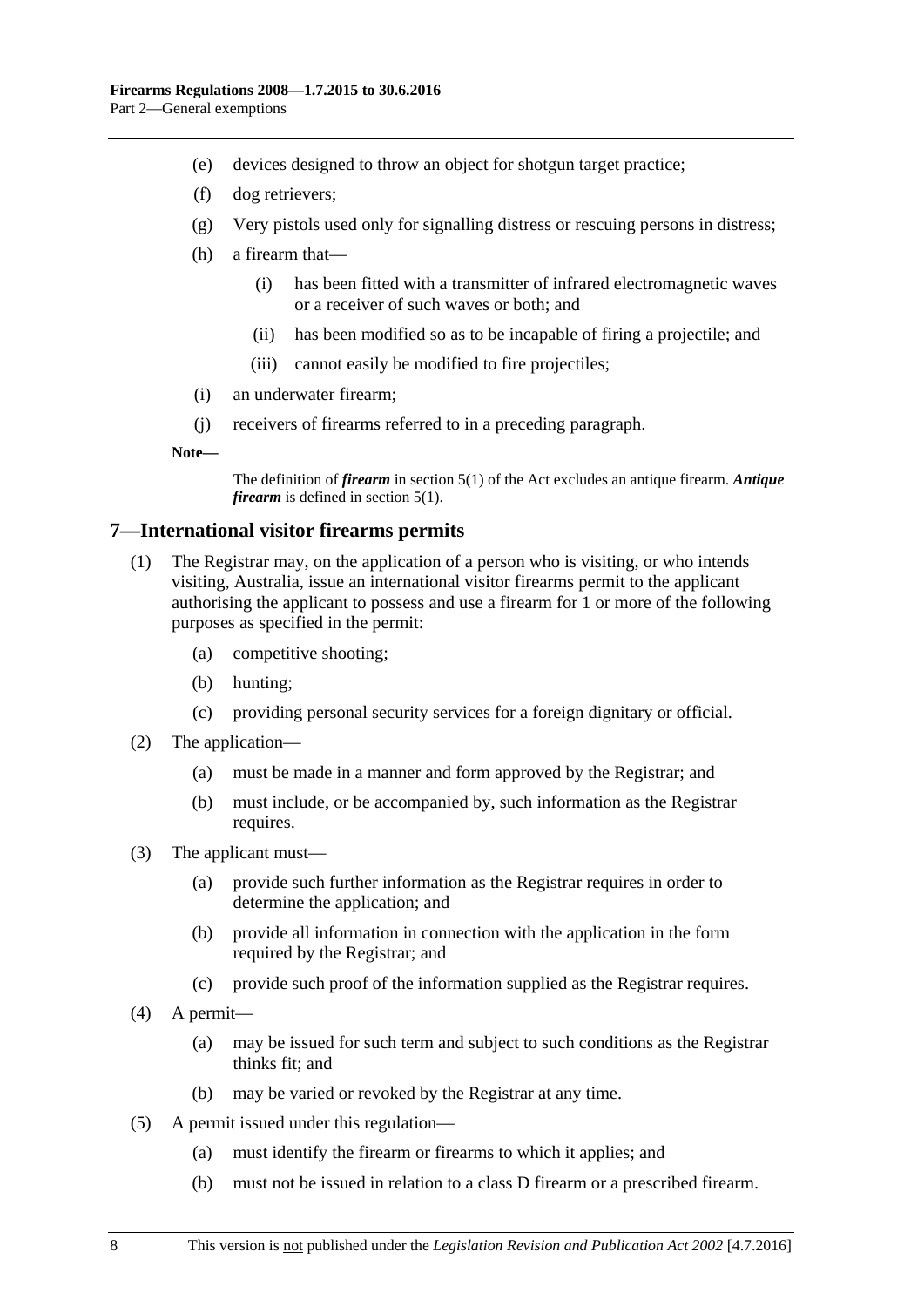(6) A person who holds an international visitor firearms permit or a permit under the law of another State or a Territory of the Commonwealth corresponding with this regulation is exempt from the application of the Act and these regulations provided that the person complies with the conditions of the permit.

#### <span id="page-8-0"></span>**8—Exemption of persons from outside the State**

- (1) This regulation authorises the possession or use of a firearm for a purpose in South Australia only if the possession or use of that firearm for that purpose could be authorised by a firearms licence (disregarding a purpose with which a firearms licence may be endorsed under [regulation](#page-10-5)  $11(2)(h)$ ).
- <span id="page-8-3"></span>(2) Subject to this regulation, a person whose usual place of residence is in another State or a Territory of the Commonwealth may possess or use a firearm for a purpose in South Australia, without holding a firearms licence, if the person is authorised to possess or use that firearm for that purpose under the law of his or her usual place of residence.
- <span id="page-8-2"></span>(3) Subject to this regulation, a person who moves his or her usual place of residence to South Australia may, for the period of 3 months after moving, possess or use a firearm for a purpose in South Australia, without holding a firearms licence, if the person could possess or use that firearm for that purpose under the law of his or her former place of residence.
- (4) [Subregulation \(3\)](#page-8-2) does not authorise a person to use a class C, D or H firearm in South Australia.
- (5) A person who has possession of a firearm under [subregulation](#page-8-3) (2) is not required to register the firearm.
- <span id="page-8-4"></span>(6) A person referred to in [subregulation](#page-8-3) (2) or [\(3\)](#page-8-2) who has been issued with a licence or other authority under the law of his or her usual or former place of residence must carry the licence or other authority and produce it to a police officer on request.
- <span id="page-8-5"></span>(7) A person who has moved his or her usual place of residence to South Australia must, within 7 days after moving apply, under the Act and these regulations for registration of, and for a licence to possess and use, the firearms in his or her possession.
- (8) The exemption provided by this regulation does not apply—
	- (a) in relation to a prescribed firearm; or
	- (b) in favour of a person who fails to comply with [subregulation](#page-8-4) (6) or [\(7\).](#page-8-5)

#### <span id="page-8-1"></span>**9—Exemption for certain exhibitors**

- (1) The holder of a dealer's licence who exhibits firearms at a recognised exhibition is, for the purposes of so exhibiting firearms, exempt from section  $17(4)(a)$  of the Act.
- <span id="page-8-6"></span>(2) The Minister may, by notice in the Gazette, declare a specified exhibition to be a recognised exhibition for the purposes of this regulation and specify the place at which, and the period for which, the exhibition is to be held.
- (3) The Minister may, by subsequent notice in the Gazette, vary or revoke a notice under [subregulation](#page-8-6) (2).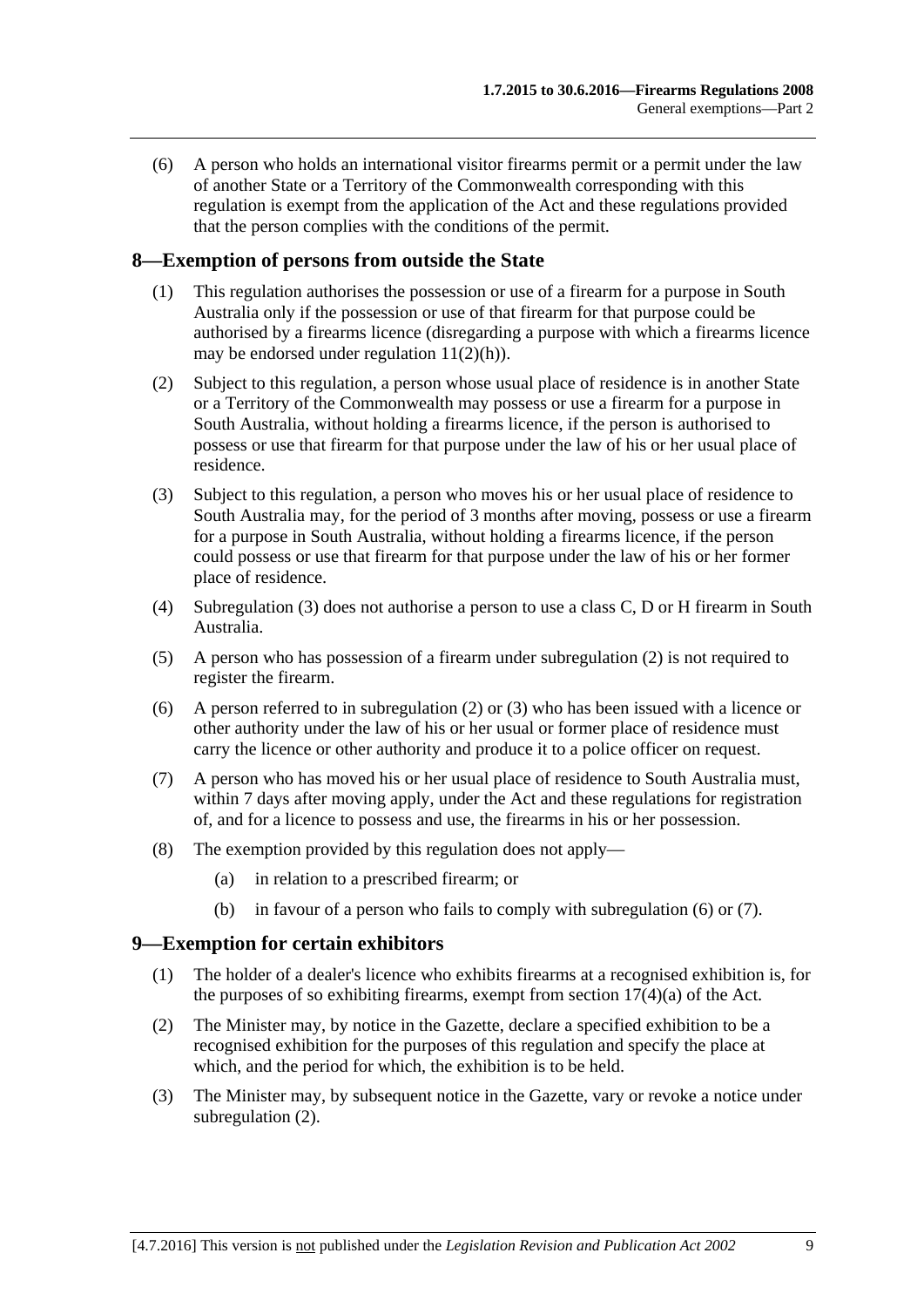(4) For the purposes of this regulation, firearms will only be taken to be exhibited at a recognised exhibition if they are exhibited at the place and during the period specified in the notice.

#### <span id="page-9-5"></span><span id="page-9-0"></span>**9A—Exemption for certain persons transferring or borrowing firearms**

- (1) If the owner of a class A, B or H firearm transfers possession of the firearm by way of loan pursuant to a written agreement between the owner and borrower that the borrower will only use the firearm for a purpose or purposes specified in the agreement and will return the firearm to the owner within 28 days, the owner will be taken not to have contravened or failed to comply with section 15B(1) of the Act in so transferring the firearm, provided that the transfer would not, if it were a transfer under section  $15B(1)(b)$  of the Act, be in contravention of section  $15B(5a)$  or (6) of the Act.
- (2) A person who borrows a firearm pursuant to an agreement under [subregulation](#page-9-5) (1)
	- will be taken not to have contravened or failed to comply with section  $15B(8)$ of the Act if he or she returns the firearm to the owner within 28 days; and
	- (b) will be taken not to have contravened or failed to comply with section 15B(11) of the Act in accepting possession of the firearm pursuant to an agreement that does not require return of the firearm to the owner within 10 days,

provided that the person otherwise complies with the requirements of section 15B of the Act insofar as those requirements would apply if the transfer were a transfer under section 15B(1)(b) of the Act.

## <span id="page-9-2"></span><span id="page-9-1"></span>**Part 3—Licences**

#### **Division 1—Firearms licences**

#### <span id="page-9-3"></span>**10—Form of application**

An application for a firearms licence, or the renewal of a firearms licence, must be in a form approved by the Registrar.

#### <span id="page-9-4"></span>**11—Purposes for which firearms may be used**

- (1) A firearms licence must be endorsed by the Registrar with the purpose or purposes for which the firearm or firearms of the class or classes authorised by the licence may be used by the holder of the licence.
- <span id="page-9-7"></span><span id="page-9-6"></span>(2) Subject to this regulation, 1 or more of the following purposes may be endorsed on a firearms licence:
	- (a) use as a member of a shooting club—1;
	- (b) target shooting—2;
	- (c) hunting—3;
	- (d) paint-ball shooting—4;
	- (e) use in relation to carrying on the business of primary production or in the course of employment by a person who carries on such a business—5;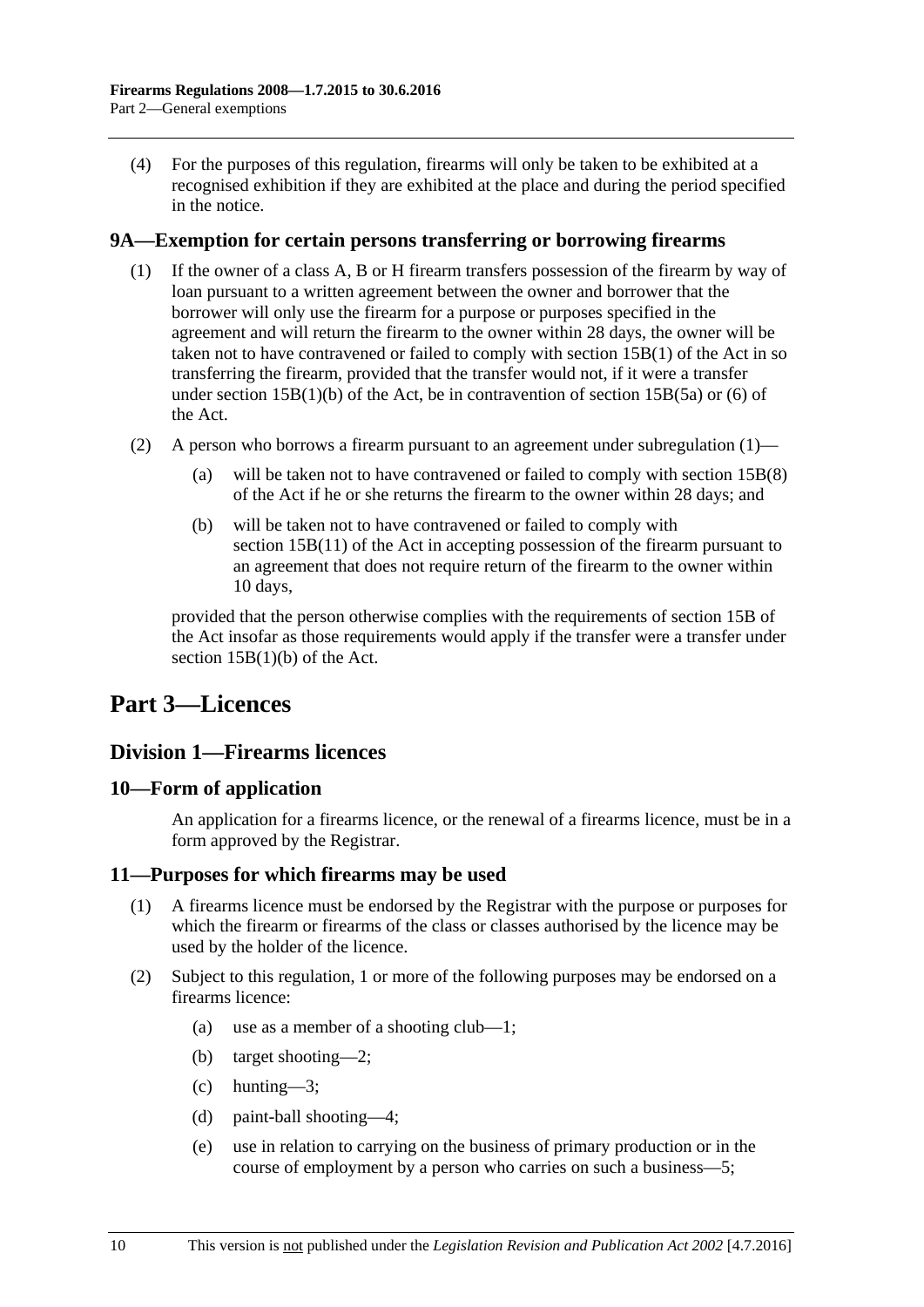- <span id="page-10-6"></span>(f) use in the course of carrying on the business of guarding property or use in guarding property in the course of employment by a person who carries on that business—6;
- (g) collecting and displaying firearms;
- (h) such other purpose as is approved by the Registrar—7.
- <span id="page-10-5"></span>(3) If the purpose of collecting and displaying firearms is endorsed on a licence, no other purpose may be endorsed on the licence.
- (4) A licence endorsed with the purpose of collecting and displaying firearms cannot authorise the possession of a prescribed firearm or a class D firearm.

**Note—**

If a prescribed firearm or a class D firearm is rendered unusable in a manner stipulated by the Registrar it ceases to be a firearm (see definition of firearm in section 5(1) of the Act) and is therefore no longer subject to regulation.

- (4a) A licence endorsed with a purpose listed in paragraphs [\(a\)](#page-9-6) to [\(f\)](#page-10-6) of [subregulation](#page-9-7) (2) cannot authorise the possession of a regulated imitation firearm.
- (5) The endorsement referred to in [subregulation](#page-10-6) (2)(f) operates only so long as the holder of the licence holds an appropriate licence under the *[Security and Investigation Agents](http://www.legislation.sa.gov.au/index.aspx?action=legref&type=act&legtitle=Security%20and%20Investigation%20Agents%20Act%201995)  Act [1995](http://www.legislation.sa.gov.au/index.aspx?action=legref&type=act&legtitle=Security%20and%20Investigation%20Agents%20Act%201995)*.
- (6) The holder of a firearms licence who is a member of a recognised firearms club is not entitled to use a firearm for hunting in the course of club activities unless the licence, by separate endorsement, authorises the use of that class of firearm for hunting.
- (7) The purposes listed in [paragraphs](#page-9-6) (a) to [\(h\)](#page-10-5) of [subregulation](#page-9-7) (2) will be sufficiently endorsed on a licence by endorsing on the licence the number appearing at the end of the relevant paragraph.

#### <span id="page-10-0"></span>**12—Authorised purpose for which prescribed firearms may be used**

For the purposes of section 12(7) of the Act, a person may possess and use a prescribed firearm pursuant to a firearms licence for the purpose of theatrical or cinematic productions or for such other purpose or purposes as are approved by the Registrar.

#### <span id="page-10-1"></span>**13—Checks to be made by Registrar**

Before granting an application for a firearms licence or to renew or vary a firearms licence, the Registrar must check the application against the checklist adopted for that purpose by the Ministerial Council for Police and Emergency Management – Police.

### <span id="page-10-2"></span>**Division 2—Dealer's licences**

#### <span id="page-10-3"></span>**14—Form of application**

An application for a dealer's licence, or the renewal of a dealer's licence, must be in a form approved by the Registrar.

#### <span id="page-10-4"></span>**15—Records of firearms purchased and sold**

(1) A dealer must compile records in duplicate of firearms purchased and sold in a form approved by the Registrar for that purpose.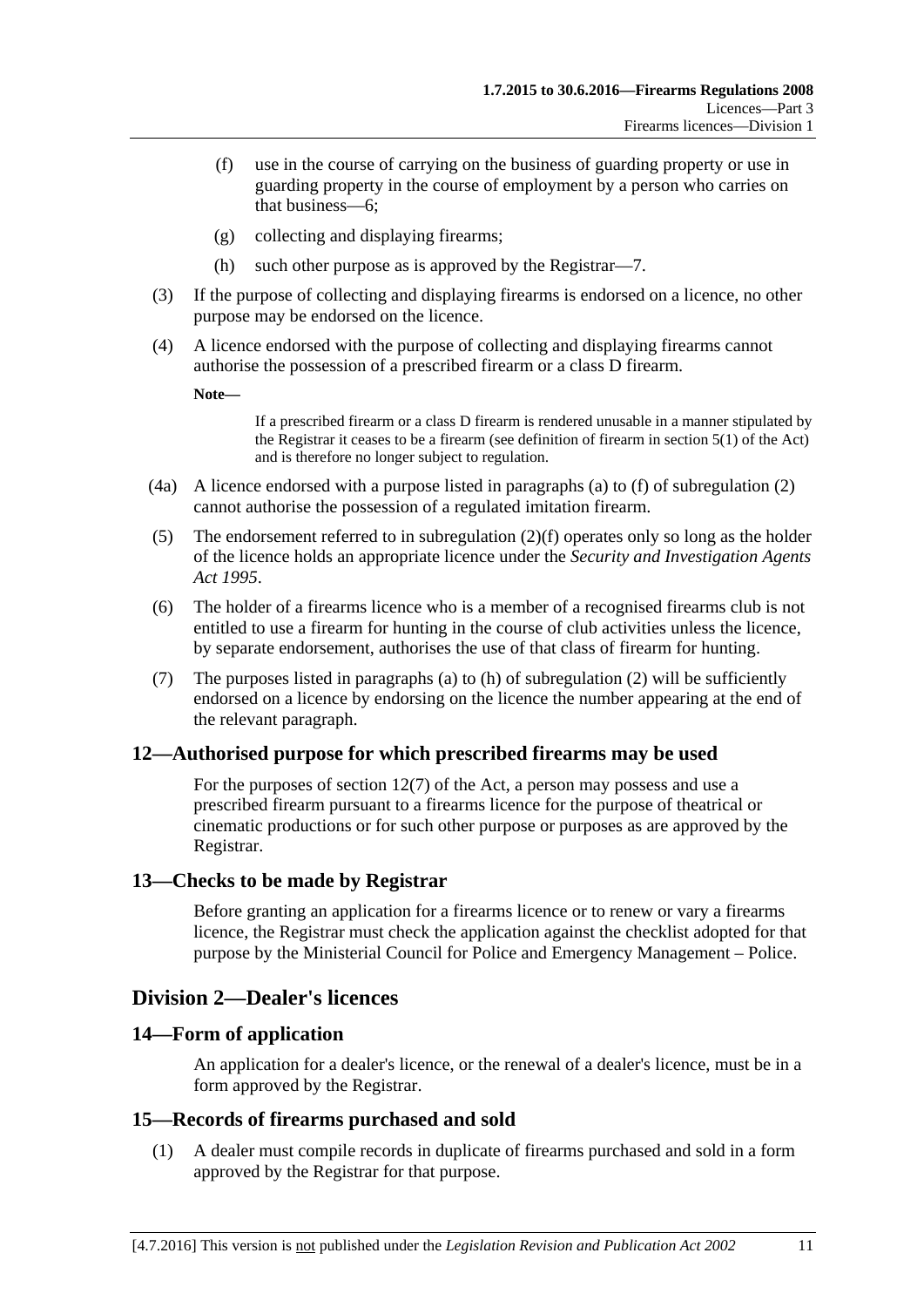- (2) Within 7 days after the end of each month, the dealer must deliver the original records in respect of that month to the Registrar.
- (3) The duplicate copy of the records must be kept for at least 3 years at the dealer's premises.
- (4) If no firearms have been purchased or sold by a dealer during a month, the dealer must deliver a copy of the appropriate form to the Registrar with "Nil Return" written across it.

#### <span id="page-11-0"></span>**16—Transfers of firearms through agency of dealer**

- <span id="page-11-3"></span><span id="page-11-2"></span>(1) If possession of a firearm is transferred through the agency of a licensed dealer under section 15B(9)(b) of the Act, the dealer must—
	- (a) satisfy himself or herself by inspecting the relevant permit and licence that the person acquiring the firearm is entitled to acquire and possess it; and
	- (b) record—
		- (i) the name and address of the person transferring and the person acquiring the firearm and the number of each of their firearms licences: and
		- (ii) the class, make, calibre and serial number or other identification of the firearm; and
		- (iii) if the firearm is lent or hired—the duration and the terms of the loan or hire; and
	- (c) provide the Registrar with the information recorded under [paragraph](#page-11-2) (b) within 1 month after possession of the firearm is transferred.
- (2) The dealer must not transfer the firearm unless he or she has complied with [subregulation](#page-11-3)  $(1)(a)$  and  $(b)$ .

#### <span id="page-11-4"></span><span id="page-11-1"></span>**17—Records of transfers of firearms**

- (1) A dealer must compile the records referred to in [regulation](#page-11-0) 16 and a dealer or an authorised officer (as the case requires) must compile the records referred to in section 15C of the Act in duplicate in a form approved by the Registrar.
- (2) Within 7 days after the end of each month the dealer or authorised officer must deliver the original records referred to in [subregulation](#page-11-4) (1) in respect of that month to the Registrar.
- (3) The duplicate copy of the records must be kept for at least 3 years at the dealer's or club's premises.
- (4) If the dealer has not witnessed the transfer of possession of any firearms and has not acted as agent in the transfer of possession of any firearms during a month, the dealer must deliver a copy of the appropriate form to the Registrar with "Nil Return" written across it.
- (5) In this regulation—

*authorised officer* has the same meaning assigned by section 15B of the Act.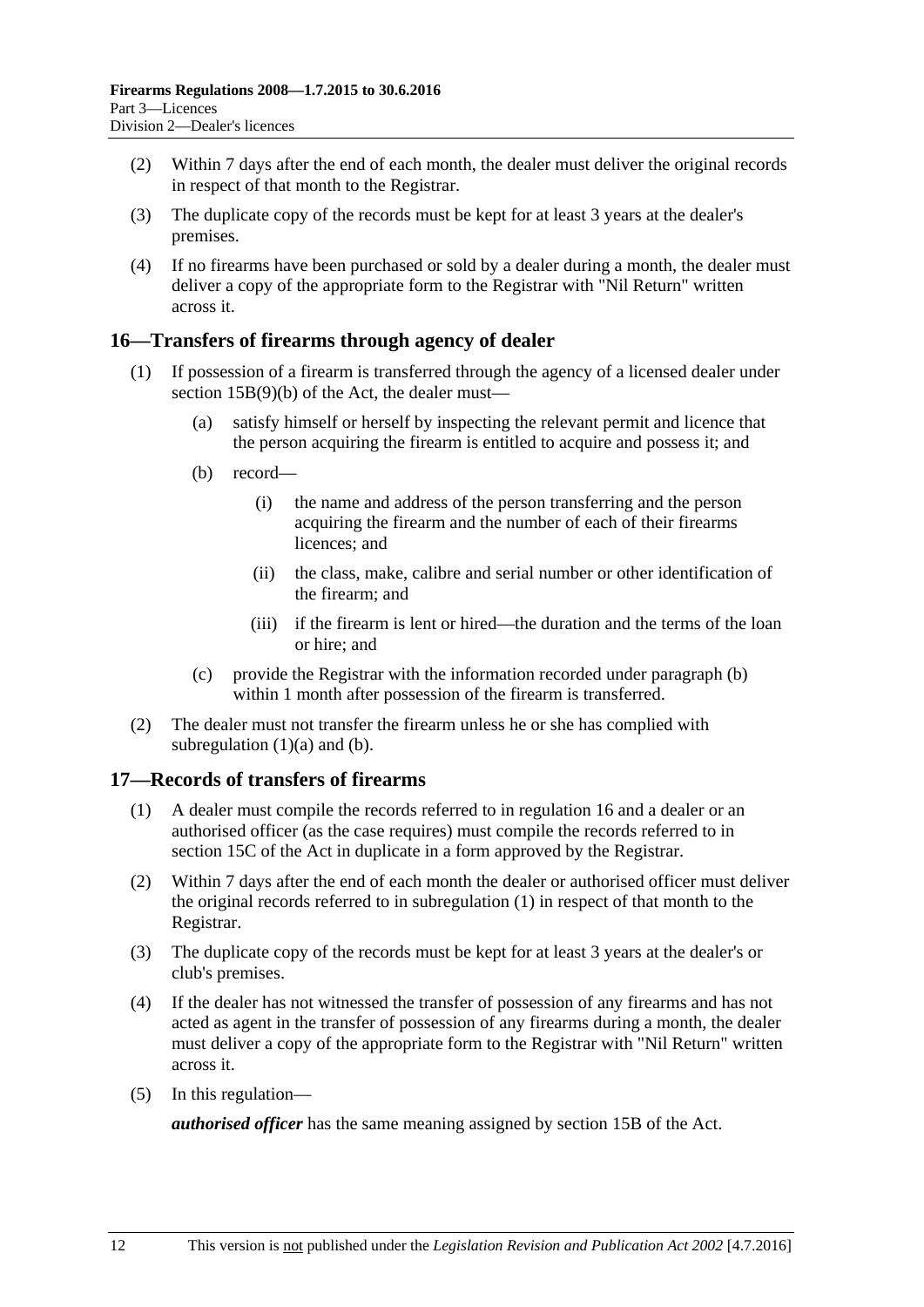#### <span id="page-12-0"></span>**18—Other records**

- (1) A dealer must compile records of firearms received by the dealer for repair, consignment or safe keeping in a form approved by the Registrar for that purpose.
- (2) A dealer must, if required to do so by the Registrar, compile records of ammunition purchased by the dealer and ammunition sold by the dealer in a form approved by the Registrar for that purpose.
- (3) The records must be kept for at least 3 years at the dealer's premises.

## <span id="page-12-1"></span>**Division 3—Qualifications to hold licence**

#### <span id="page-12-4"></span><span id="page-12-2"></span>**19—Training and examinations**

- (1) The Registrar may, by notice in writing, require an applicant for a firearms licence or a dealer's licence or for the addition of classes of firearms to which a licence relates or for the endorsement of a further purpose or purposes on a licence to complete to the satisfaction of the Registrar 1 or more of the following:
	- (a) a course in the safe handling, carriage and use of firearms nominated by the Registrar;
	- (b) a written examination in the safe handling, carriage and use of firearms nominated by the Registrar;
	- (c) a practical examination in the safe handling, carriage and use of firearms nominated by the Registrar.
- (2) [Subregulation](#page-12-4) (1) does not apply to an application for the renewal of a licence unless—
	- (a) a period of 1 year or more has elapsed since the licence expired; or
	- (b) the licence will authorise the possession and use of additional classes of firearm or will authorise the possession and use of firearms for additional purposes; or
	- (c) the licence is endorsed for use in the course of carrying on the business of guarding property or use in guarding property in the course of employment by a person who carries on that business.

#### <span id="page-12-5"></span><span id="page-12-3"></span>**20—Instructors and examiners**

- (1) The Registrar may authorise any suitable person to conduct a course or examination for the purposes of this Division.
- (2) A person who conducts a course or examination under this Division—
	- (a) must not allow a person to attend the course or sit for the examination unless the person produces, for his or her inspection, a notice issued by the Registrar under [regulation](#page-12-2) 19; and
	- (b) must compile, in a form approved by the Registrar, and keep for at least 3 years, a record of the names and addresses of all persons who attend the course or sit for the examination.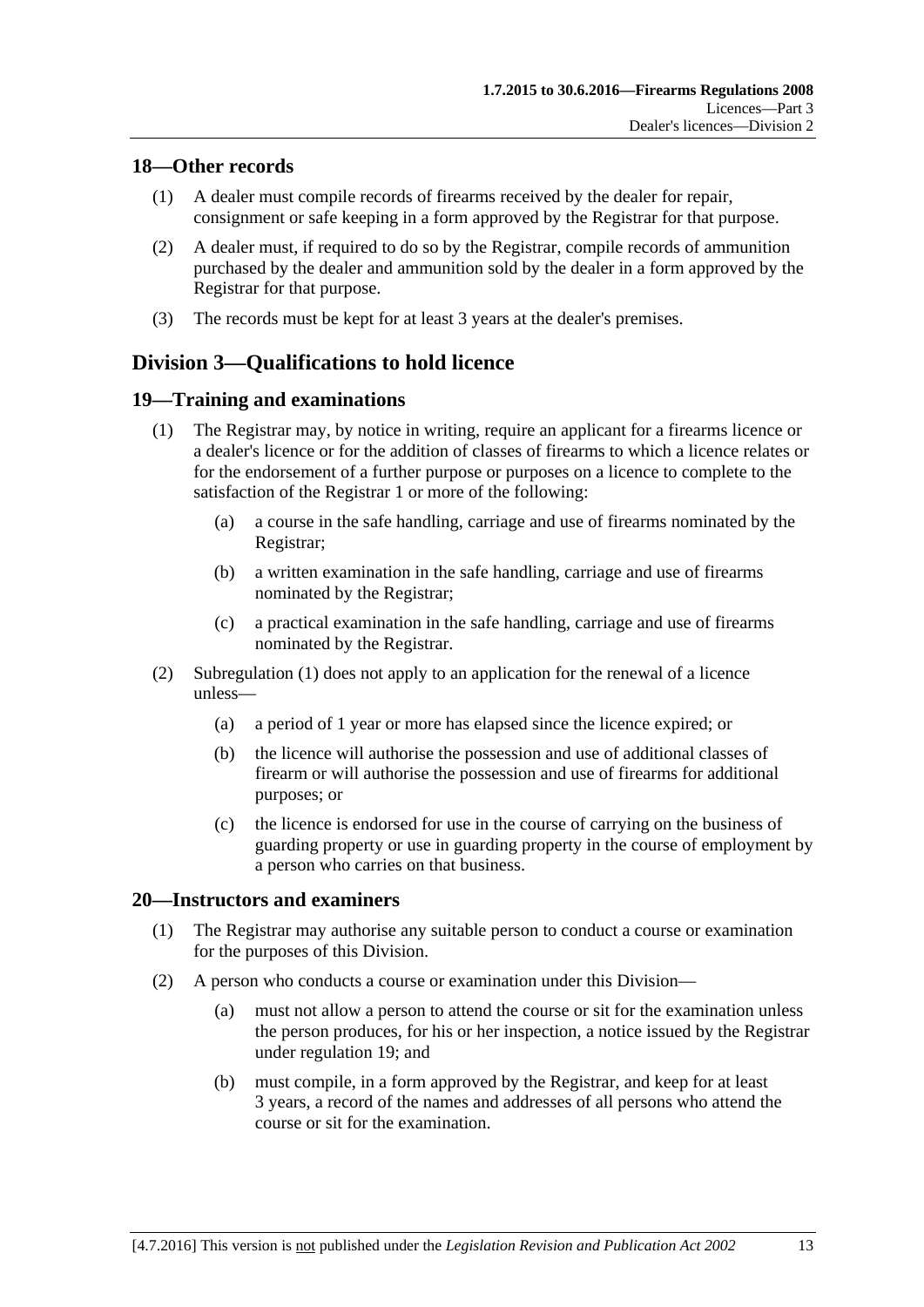(3) A person referred to in [subregulation](#page-12-5) (1) must provide the Registrar with such information as he or she requests relating to courses or examinations conducted by the person.

### <span id="page-13-0"></span>**Division 4—Conditions of licences**

#### <span id="page-13-2"></span><span id="page-13-1"></span>**21—Conditions of firearms licences**

- (1) It is a condition of a firearms licence that—
	- (a) the holder of the licence must give the Registrar written notice in a form approved by the Registrar of all changes to his or her name or address within 14 days after the change occurs; and
	- (b) every firearm that the holder of the licence has possession of pursuant to the licence must comply with section 24A of the Act; and
	- (c) the holder of the licence must comply with the provisions of [Part 6](#page-22-4) that apply to, or in relation to, firearms held pursuant to the licence; and
	- (d) when a firearm or ammunition is not secured as required by [Part 6](#page-22-4) the holder of the licence must take all reasonable precautions to ensure that the firearm or ammunition is not lost or stolen or does not come into the possession of an unauthorised person; and
	- (e) the holder of the licence must report the theft, loss or destruction of a firearm to which the licence relates to a police officer within 14 days after the theft, loss or destruction occurs; and
	- (f) if the holder of the licence informed the Registrar, when applying for the licence, of the place at which he or she intended to keep firearms pursuant to the licence when not in use and the manner in which he or she intended securing those firearms, the holder of the licence—
		- (i) must allow, at any reasonable time, a police officer to enter and inspect the place at which the firearms are kept to ensure the firearms are so secured; and
		- (ii) must give the Registrar prior written notice of any change in the place at which the firearms are kept; and
		- (iii) must not, without the approval of the Registrar, change the manner in which the firearms are secured; and
	- (g) the holder of the licence must, whenever required to do so by the Registrar, provide the Registrar with information relating to a firearm registered in his or her name or in his or her possession; and
	- (h) the holder of the licence must whenever required to do so by the Registrar provide the Registrar with information that the Registrar requires to determine whether he or she should take action under section 20(1a) of the Act.
- (1a) It is a condition of a firearms licence that it does not authorise possession of a regulated imitation firearm unless it is specifically endorsed by the Registrar to that effect.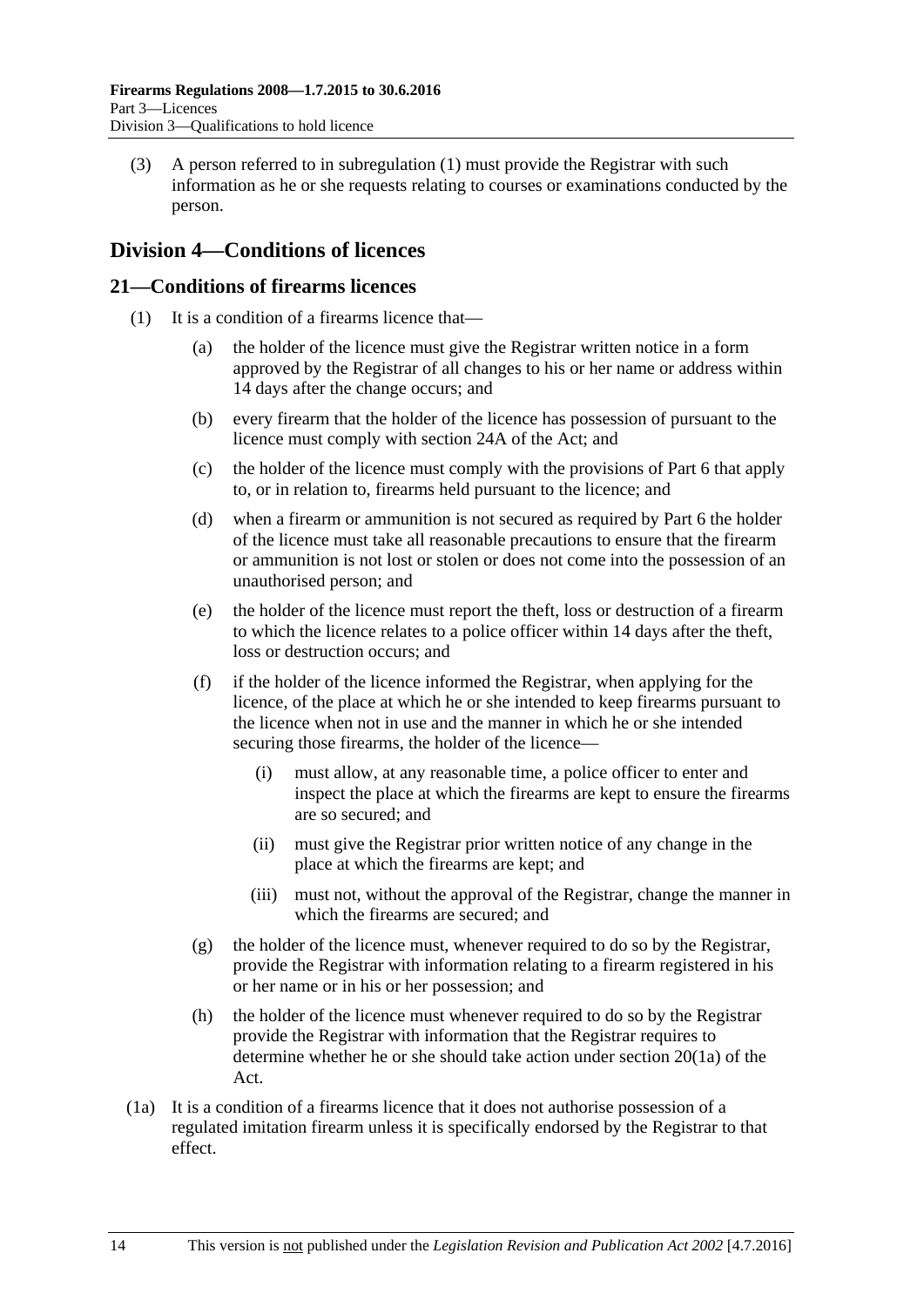- (1b) It is a condition of a firearms licence that authorises possession of a regulated imitation firearm that the regulated imitation firearm must not, without the approval of the Registrar, be altered in a manner that would enable it to function as a firearm.
- (2) It is a condition of a firearms licence that authorises the use and possession of a class C firearm that the holder of the licence must, within 14 days before each anniversary of the granting or renewal of the licence, provide the Registrar with information that the Registrar requires to determine whether he or she should take action under section 20(1a) of the Act.
- <span id="page-14-0"></span>(3) It is a condition of a firearms licence that authorises the possession and use of a class C firearm that the holder of the licence may only use a firearm of that class if the requirements set out in 1 or more of the paragraphs of section 15A(3) of the Act or in regulations under section  $15A(3)(a)$  are satisfied and then only if his or her use of the firearm is consistent with the relevant paragraph or regulation.
- (4) If the only paragraph of section 15A(3) of the Act satisfied by the holder of a firearms licence authorising the possession and use of a class C firearm is paragraph (b) (membership of The South Australian Clay Target Association Incorporated or the Australian Clay Target Association Incorporated and membership of a recognised firearms club affiliated with either of those associations), it is a further condition of the licence that the holder must be an active member of the club.
- (5) For the purposes of [subregulation](#page-14-0) (3), the requirements of paragraph (a) of section 15A(3) of the Act will not be taken not to be satisfied on the ground that the holder of the licence has possession of 2 or more class C firearms if his or her possession of those firearms is consistent with another paragraph of section 15A(3) or with a regulation under section 15A(3)(d).
- <span id="page-14-3"></span>(6) It is a condition of a firearms licence that authorises the possession and use of a class D firearm that the holder of the licence may only use a firearm of that class for the purpose of destroying animals and then only if his or her livelihood is gained partly or wholly from professional shooting.
- <span id="page-14-2"></span>(7) It is a condition of a firearms licence that authorises the possession and use of a class H firearm that the holder of the licence may only use a firearm of that class—
	- (a) if the holder is an active member of a shooting club; or
	- (b) in relation to carrying on the business of primary production or in the course of employment by a person who carries on such a business if, in either case, the property on which the primary production business is carried on is at least 15 000 hectares in area or is a property to which [subregulation](#page-14-1) (8) applies; or
	- (c) in the course of carrying on the business of guarding property or in guarding property in the course of employment by a person who carries on that business; or
	- (d) for the purpose of collecting and displaying firearms; or
	- (e) for such other purpose as is approved by the Registrar.
- <span id="page-14-1"></span>(8) This [subregulation](#page-14-2) applies to a property for the purposes of subregulation  $(7)(b)$  if the property was specified in a firearms licence that—
	- (a) was purportedly granted to a person for a term expiring on or after 27 September 2002; and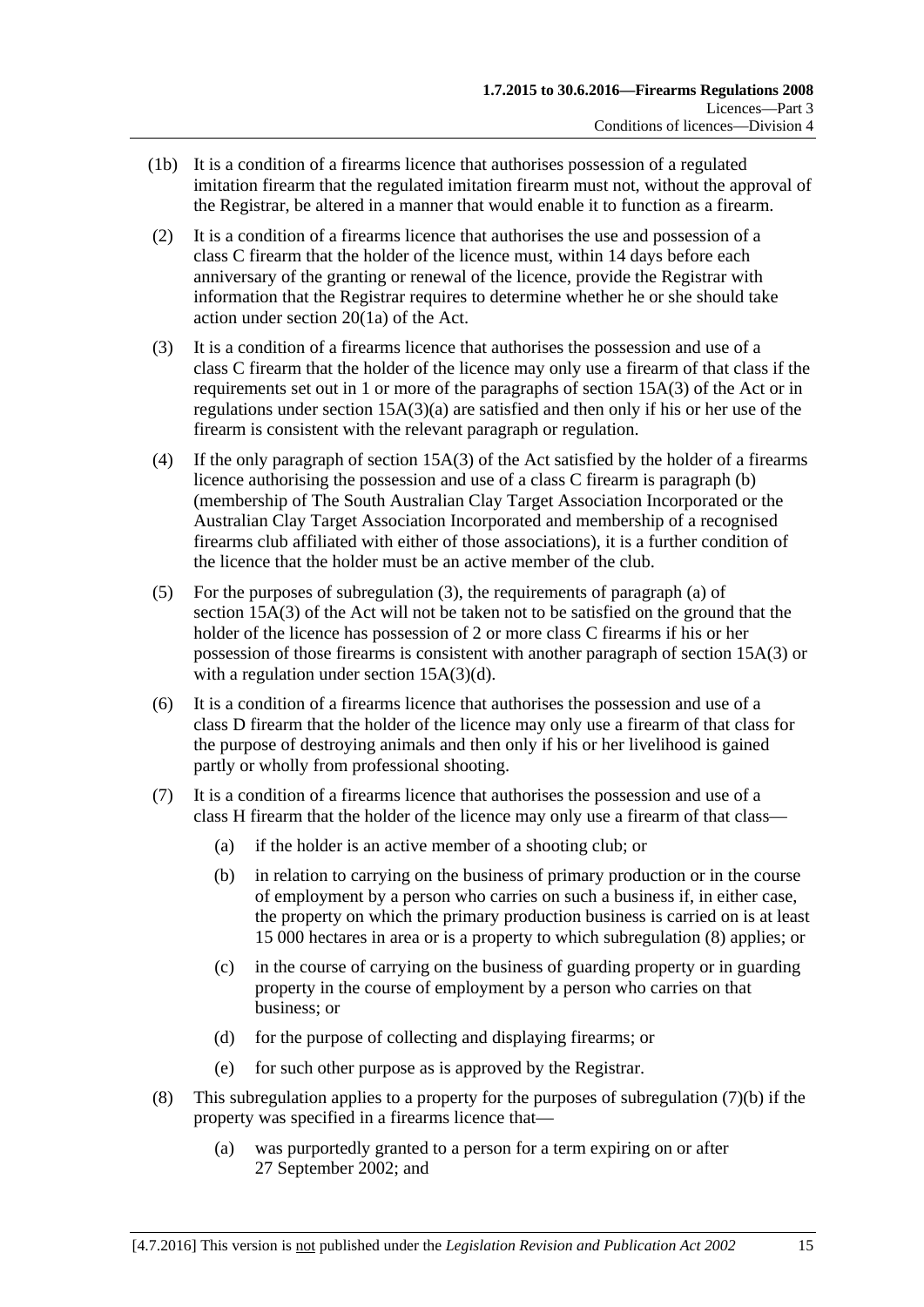- (b) authorised the person to use a class H firearm on the property in relation to carrying on the business of primary production or in the course of employment by a person who carries on such a business.
- (9) It is an additional condition of a shooting club member's licence that the holder of the licence must be an active member of a shooting club for each licence year of the licence.
- (10) It is an additional condition of a shooting club member's licence that authorises the possession and use of class H firearms that the class H firearms of each of the following categories of which the holder of the licence has possession must be used by the holder in shooting club organised shoots for that category of class H firearms on at least 4 occasions during each licence year of the licence:
	- (a) air or gas operated handguns;
	- (b) .22 calibre rim fire handguns (long rifle or short);
	- (c) centre fire handguns of not more than .38 calibre;
	- (d) handguns of more than .38 calibre.
- (11) It is an additional condition of a collector's licence—
	- (a) that in the case of all firearms in the collection manufactured after 1900—
		- (i) the bolt, breech block or firing pin of the firearm must be locked in a container kept separately from the firearm; or
		- (ii) the trigger of the firearm must be immobilised by means of a trigger lock; or
		- (iii) the firearm is secured by such other method as is approved by the Registrar; and
	- (b) that the holder of the licence must be an active member of a collectors' club for each licence year of the licence; and
	- (c) that the holder of the licence does not have possession of any ammunition that can be used in a firearm owned by the collector for the purpose of collecting and displaying firearms (excluding ammunition for use in a firearm that the collector is authorised to have possession of and use for some other purpose endorsed on a separate firearms licence); and
	- (d) that none of the firearms included in the collection is a prescribed firearm; and
	- (e) that the firearms included in the collection must not be fired without the written approval of the Registrar.
- (12) If the purpose, or 1 of the purposes, endorsed on a firearms licence is paint-ball shooting, it is a condition of the licence that only a paint-ball firearm will be used for the purposes of paint-ball shooting.
- (13) A licence to possess a prescribed firearm is subject to the following conditions in addition to the conditions prescribed by [subregulation](#page-13-2) (1):
	- (a) the firearm to which the licence relates must not be used to fire a projectile;
	- (b) the firearm must be kept at the premises and in the manner specified in the licence unless approval to the contrary is granted by the Registrar;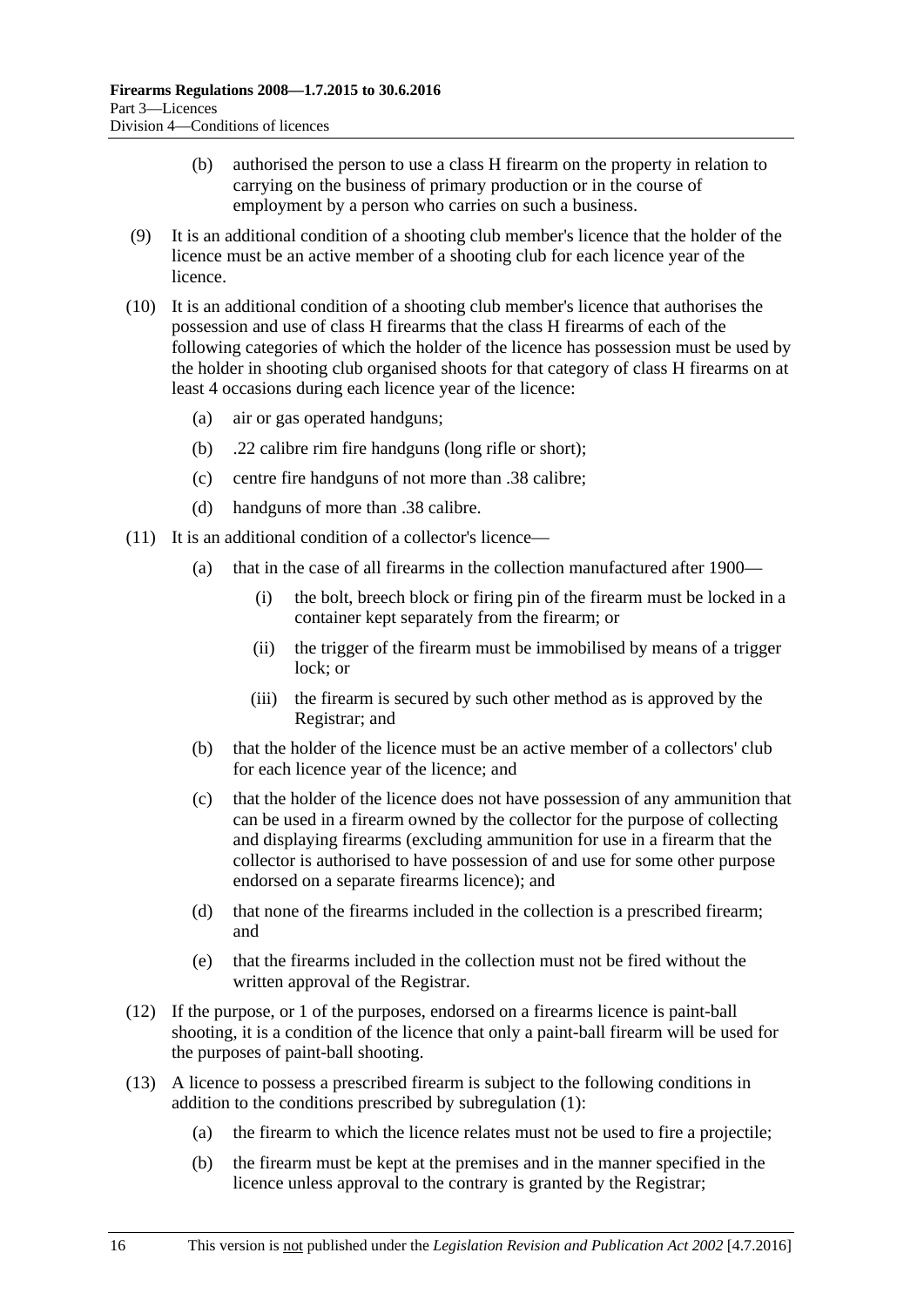- (c) the holder of the licence must not surrender control of the firearm except when disposing of the firearm.
- (14) The conditions imposed by [subregulations](#page-14-0) (3) and [\(6\)](#page-14-3) do not apply to a licence held solely to enable the holder of the licence to possess and use firearms for the purposes of a contract with the Crown in right of this State or in any of the Crown's other capacities or for the purpose of tendering for such a contract.

### <span id="page-16-0"></span>**22—Conditions of dealers' licences**

- <span id="page-16-1"></span>(1) It is a condition of a dealer's licence that—
	- (a) the dealer must give the Registrar written notice in a form approved by the Registrar of all changes to his or her name or address within 14 days after the change occurs; and
	- (b) the dealer must comply with the provisions of [Part 6](#page-22-4) that apply to, or in relation to, firearms or ammunition held pursuant to the licence; and
	- (c) when a firearm or ammunition is not secured as required by [Part 6,](#page-22-4) the dealer must take all reasonable precautions to ensure that the firearm or ammunition is not lost or stolen or does not come into the possession of an unauthorised person; and
	- (d) the dealer must report the theft, loss or destruction of a firearm that is owned or held by the dealer in the course of carrying on business as a dealer in firearms to a police officer within 14 days after the theft, loss or destruction occurs; and
	- (e) subject to [subregulation](#page-17-2) (2), the dealer does not carry on business as a dealer in firearms or ammunition except at the premises authorised by the licence; and
	- (f) in the course of carrying on business as a dealer in firearms, the dealer does not keep firearms at any premises except those referred to in [paragraph](#page-16-1) (e) unless he or she does so for the purpose of testing or repairing those firearms; and
	- (g) the dealer must not deal in—
		- (i) mechanisms or other fittings that can be fitted to a firearm to convert it to an automatic firearm; or
		- (ii) mechanisms or other fittings that, when fitted to a suitable firearm, will enable the firearm to fire grenades or other explosive projectiles; and
	- (h) during the hours that members of the public have access to the premises referred to in [paragraph](#page-16-1) (e), the dealer displays the licence, or a copy of the licence (the copy does not need to include a photograph of the holder of the licence), in those premises in a position in which it is likely to be seen and read by members of the public; and
	- (i) the dealer identifies, in a manner approved by the Registrar, each firearm that he or she owns in the course of carrying on business as a dealer in firearms; and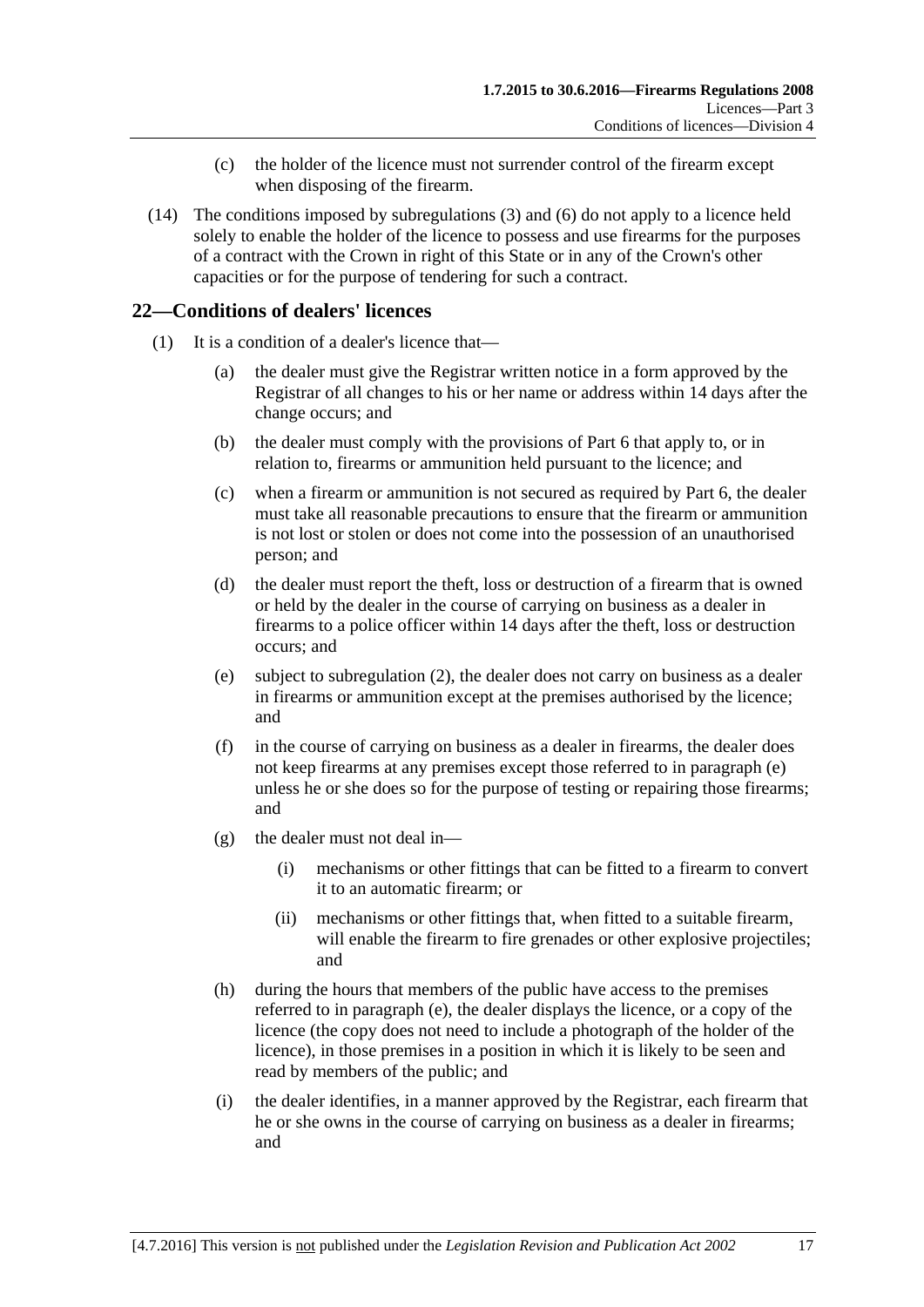- (j) the dealer must produce to a police officer on request the records kept by him or her pursuant to the Act and these regulations; and
- (k) the dealer must allow a police officer to enter and inspect any premises at which the dealer is authorised by the licence to carry on business for the purpose of enforcement of the Act and these regulations; and
- (l) the dealer must, whenever required to do so by the Registrar or a police officer, provide the Registrar or member with information relating to a firearm recorded to, or in the possession of, the dealer.
- <span id="page-17-2"></span>(2) A dealer may—
	- (a) exhibit firearms and ammunition for the purpose of sale by auction and may sell firearms or ammunition by auction at a place other than his or her premises; and
	- (b) exhibit firearms and ammunition for any other purpose at places other than his or her premises if he or she does not exhibit—
		- (i) 2 or more identical firearms; or
		- (ii) more than 50 rounds of identical ammunition.

### <span id="page-17-0"></span>**Division 5—Exemptions relating to licences**

#### <span id="page-17-1"></span>**23—Exemption from requirement to be licensed**

- <span id="page-17-5"></span><span id="page-17-4"></span><span id="page-17-3"></span>(1) An offence is not committed against section 11 of the Act in the following circumstances:
	- (a) by a person of or over the age of 14 years but under the age of 18 years who has possession of or uses a registered firearm if—
		- (i) he or she is with, and is under the continuous supervision of, his or her parent or guardian or some other person approved by his or her parent or guardian; and
		- (ii) the person providing the supervision holds a firearms licence authorising possession of the firearm for the purpose for which it is being used;
	- (b) by a person of or over the age of 14 years but under the age of 18 years who has possession of or uses a firearm if that person is (with the consent of his or her parent or guardian) with, and is under the continuous supervision of, a recognised coach who holds a firearms licence authorising possession of the firearm for the purpose for which it is being used;
	- (c) by a person who has possession of or uses a firearm for the purpose of a course or examination in the safe handling, carriage and use of firearms if that person is with, and is under the continuous supervision of, a person authorised by the Registrar to conduct the course or examination;
	- (d) by a person of or over the age of 18 years who has possession of or uses a firearm if that person is with, and is under the continuous supervision of, a person who is registered as the owner of the firearm and who holds a firearms licence authorising possession of the firearm for the purpose for which it is being used;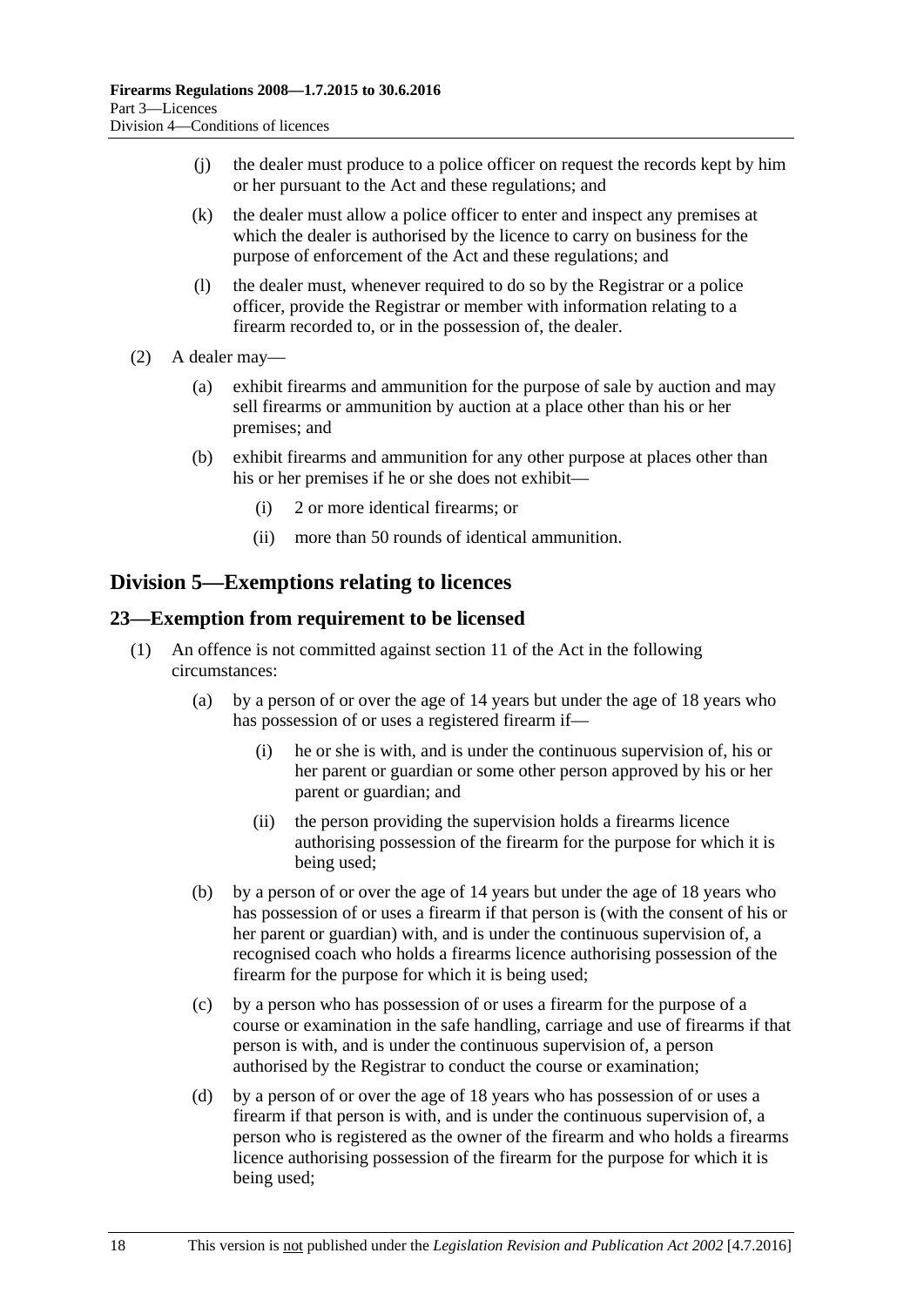- (e) by a person who has possession of or uses a class C firearm on the grounds of a recognised firearms club that is affiliated with The South Australian Clay Target Association Inc. or the Australian Clay Target Association Inc. for the purpose of shooting in an activity of the club conducted in accordance with the rules of the Australian Clay Target Association Inc. if that person is with, and is under the continuous supervision of, a person who holds a firearms licence authorising possession of the firearm for the purpose for which it is being used;
- (f) by a person of or over the age of 14 years but under the age of 18 years who has possession of or uses a firearm at facilities provided by the South Australian Sports Institute if that person is (with the consent of his or her parent or guardian) with, and under the continuous supervision of, a person who holds a firearms licence authorising possession of the firearm for the purpose for which it is being used;
- (g) by a person of any age who has possession of or uses a firearm (including a prescribed firearm)—
	- (i) in the course of rehearsal for, or the performance of, a theatrical production; or
	- (ii) in the course of rehearsal for, or the filming of, a scene in the production of a film,

if that person is under the continuous supervision of a person who holds a firearms licence authorising possession of the firearm for the purpose for which it is being used.

- (2) An offence is not committed against section 11 of the Act by a person who is of or over the age of 10 years but under the age of 14 years in the circumstances set out in [subregulation](#page-17-3) (1)(a) or [\(b\)](#page-17-4) if the firearm concerned is a class A firearm.
- (3) For the purposes of [subregulation](#page-17-5)  $(1)(d)$ , a person will be taken to be registered as the owner of a firearm if he or she is the nominee of a body, whether incorporate or unincorporate, that is registered as the owner of the firearm.
- (4) In this regulation—

*recognised coach* means a person who has been recognised by a recognised firearms club as being a fit and proper person to instruct others in the skills of using firearms.

#### <span id="page-18-1"></span><span id="page-18-0"></span>**24—Exemption of juniors from certain provisions**

- (1) A person who—
	- (a) has reached the age of 12 years but has not reached the age of 18 years; and
	- (b) is a member of a recognised firearms club; and
	- (c) needs to hold a firearms licence in order to participate in a competition or competitions held in another State or a Territory of the Commonwealth or held in another country,

is, subject to the conditions set out in [subregulation](#page-19-4) (2), exempt from section 12(3) and (8) of the Act.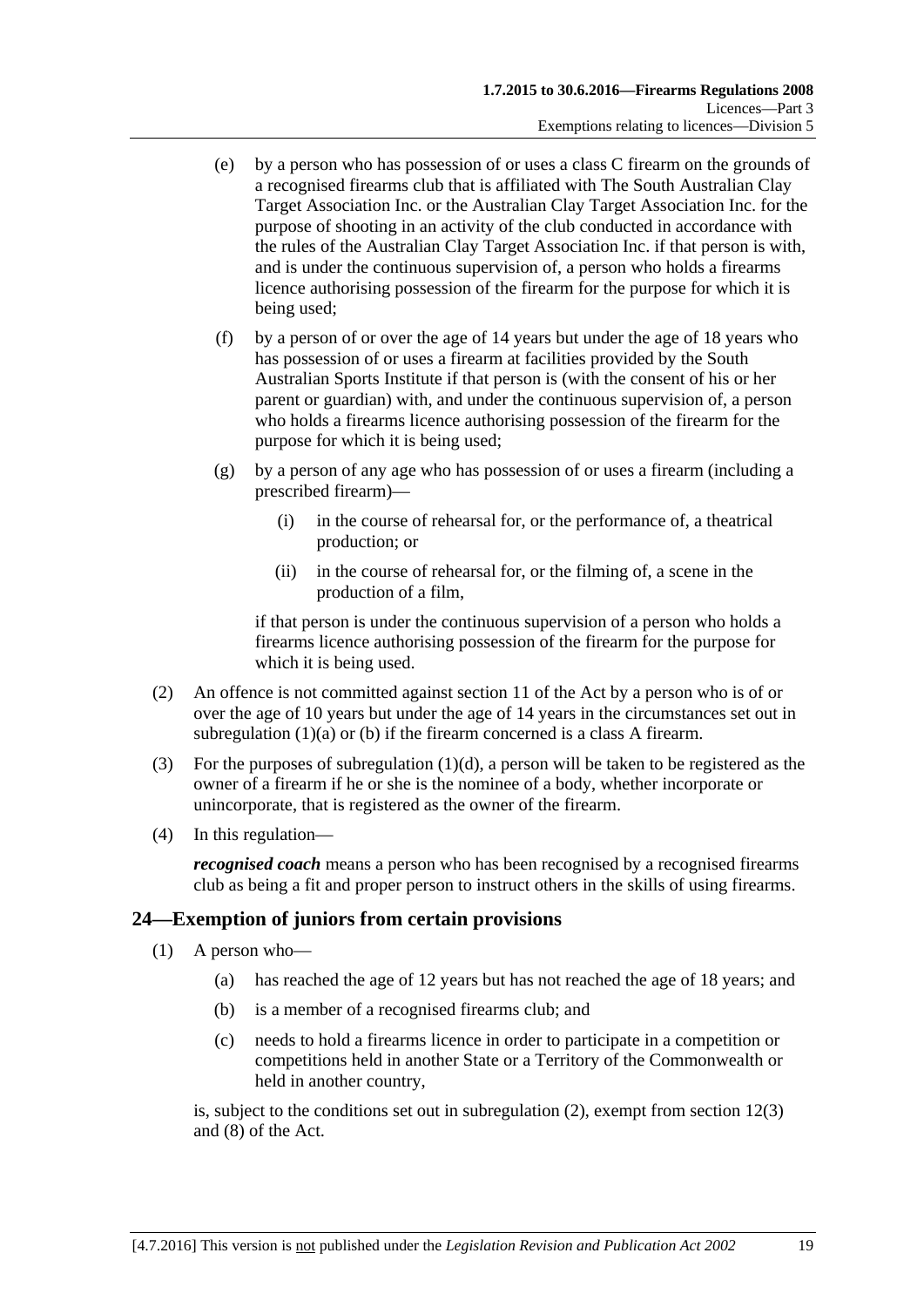- <span id="page-19-4"></span>(2) The conditions are as follows:
	- (a) the only purpose that may be endorsed on a licence granted to an exempt person referred to in [subregulation](#page-18-1) (1) is use of a firearm as a member of a recognised firearms club; and
	- (b) the term of a licence granted to an exempt person referred to in [subregulation](#page-18-1) (1) is 1 year; and
	- (c) a licence granted to an exempt person referred to in [subregulation](#page-18-1) (1) cannot be renewed; and
	- (d) an exempt person referred to in [subregulation](#page-18-1) (1) who is the holder of a licence must not apply for a permit authorising the acquisition of a firearm.

### <span id="page-19-0"></span>**Division 6—General**

#### <span id="page-19-6"></span><span id="page-19-1"></span>**25—Company nominee**

- <span id="page-19-5"></span>(1) A company that holds a licence must appoint a person—
	- (a) who is, in the opinion of the Registrar, a fit and proper person to have control of the company's firearms; and
	- (b) who is employed by the company and has his or her usual place of residence in the State,

to have control of the company's firearms at the place at which they are kept by the company.

- (2) Without limiting the meaning of fit and proper person in [subregulation](#page-19-5) (1)(a), a person will be taken not to be a fit and proper person for the purposes of that subregulation if the Registrar would refuse to grant a firearms licence to that person.
- (3) A person appointed under [subregulation](#page-19-6) (1) must keep a record of—
	- (a) the firearms under his or her control; and
	- (b) the names of the persons who have possession of those firearms and the periods during which they have possession of them.
- (4) A company must give the Registrar written notice in a form approved by the Registrar of the name and address of the person appointed by the company under [subregulation](#page-19-6) (1).

#### <span id="page-19-2"></span>**26—Replacement of licence**

If a person applies for replacement of a licence, and the Registrar is satisfied, on information provided by the applicant or on such other evidence as he or she requires, that the licence has been lost, stolen or destroyed, the Registrar may, on payment of the fee fixed by Schedule 1, issue a replacement for the licence.

#### <span id="page-19-3"></span>**27—Reporting obligations of prescribed persons**

The following classes of persons are prescribed for the purposes of the definition of *prescribed person* in section 27A of the Act:

- (a) persons registered as nurses under the *[Nurses Act](http://www.legislation.sa.gov.au/index.aspx?action=legref&type=act&legtitle=Nurses%20Act%201999) 1999*;
- (b) registered psychologists under the *[Psychological Practices Act](http://www.legislation.sa.gov.au/index.aspx?action=legref&type=act&legtitle=Psychological%20Practices%20Act%201973) 1973*;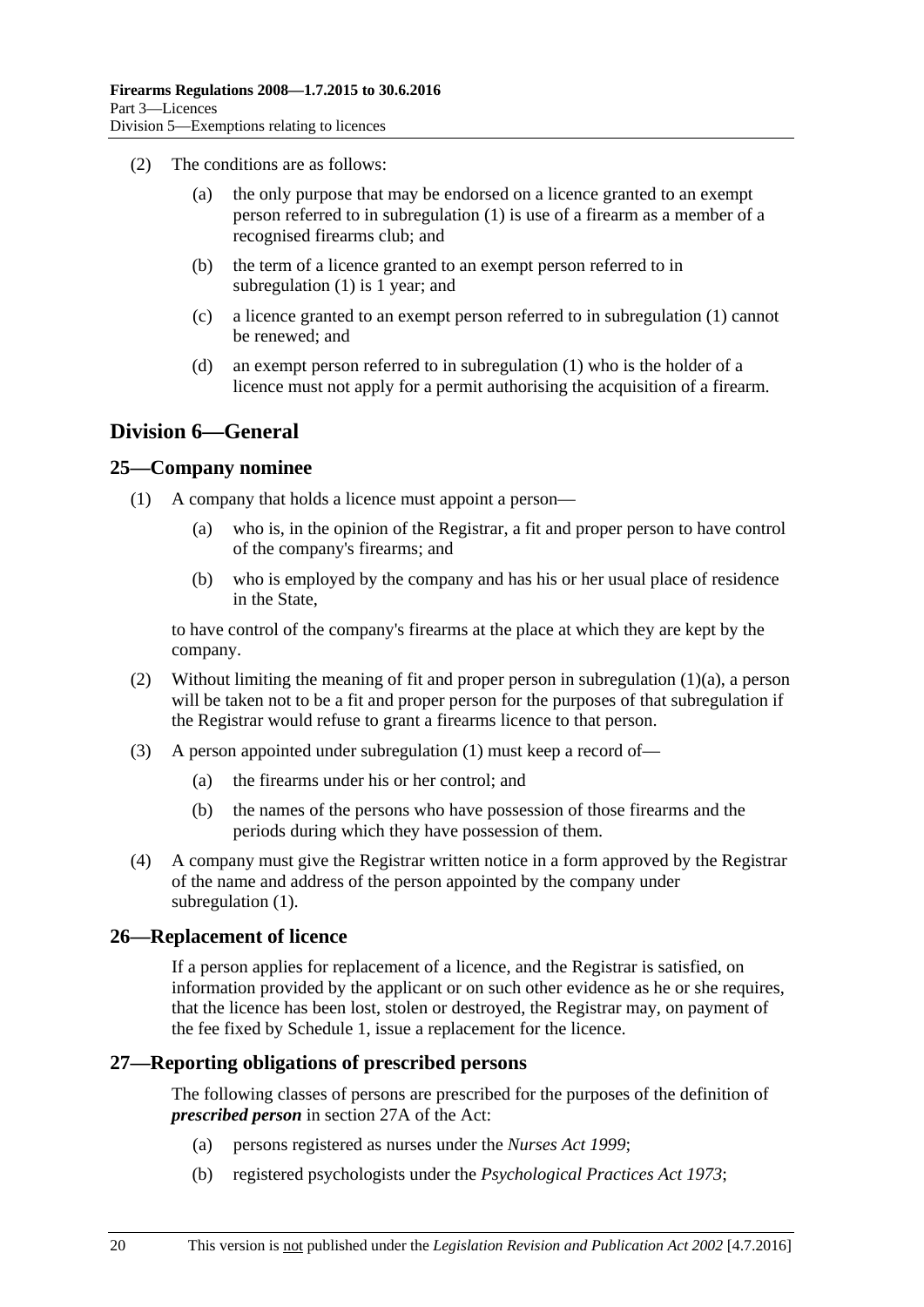- (c) professional counsellors;
- (d) social workers.

## <span id="page-20-0"></span>**Part 4—Acquisition and registration of firearms**

#### <span id="page-20-1"></span>**28—Application for permits**

An application for a permit to acquire a firearm must be in a form approved by the Registrar.

#### <span id="page-20-2"></span>**29—Checks to be made by Registrar**

Before granting an application for a permit to acquire a firearm, the Registrar must check the application against the checklist adopted for that purpose by the Ministerial Council for Police and Emergency Management – Police.

#### <span id="page-20-3"></span>**30—Application to register firearm**

- <span id="page-20-6"></span>(1) Subject to [subregulation](#page-20-5) (2), an application to register a firearm must be in a form approved by the Registrar and the applicant must produce the following to the police officer to whom the application is made:
	- (a) the permit authorising the acquisition of the firearm; and
	- (b) the firearm; and
	- (c) the licence authorising the person producing the firearm to have possession of it.
- <span id="page-20-7"></span><span id="page-20-5"></span>(2) A person who applies for registration of a firearm in circumstances referred to in [regulation](#page-8-5)  $8(7)$  is not bound to comply with [subregulation](#page-20-6)  $(1)(a)$  or  $(c)$ .

### <span id="page-20-4"></span>**31—Acquisition of class C firearms**

The following requirements are prescribed for the purposes of section 15A(3)(d) of the Act:

- (a) in relation to the acquisition of class C firearms for the purpose of collection and display—
	- (i) the Registrar is satisfied that the applicant for the permit to acquire the class C firearm has, or genuinely intends to acquire, a collection of firearms that has, or will have, significant commemorative, historical, investment or other value; and
	- (ii) the firearm is to be acquired to form part of the collection;
- (b) in relation to the acquisition of class C firearms by the Royal Zoological Society of South Australia Incorporated—
	- (i) the applicant for the permit to acquire the class C firearm is the Royal Zoological Society of South Australia Incorporated; and
	- (ii) the Registrar is satisfied that the Society needs the firearm for the operation of its zoos.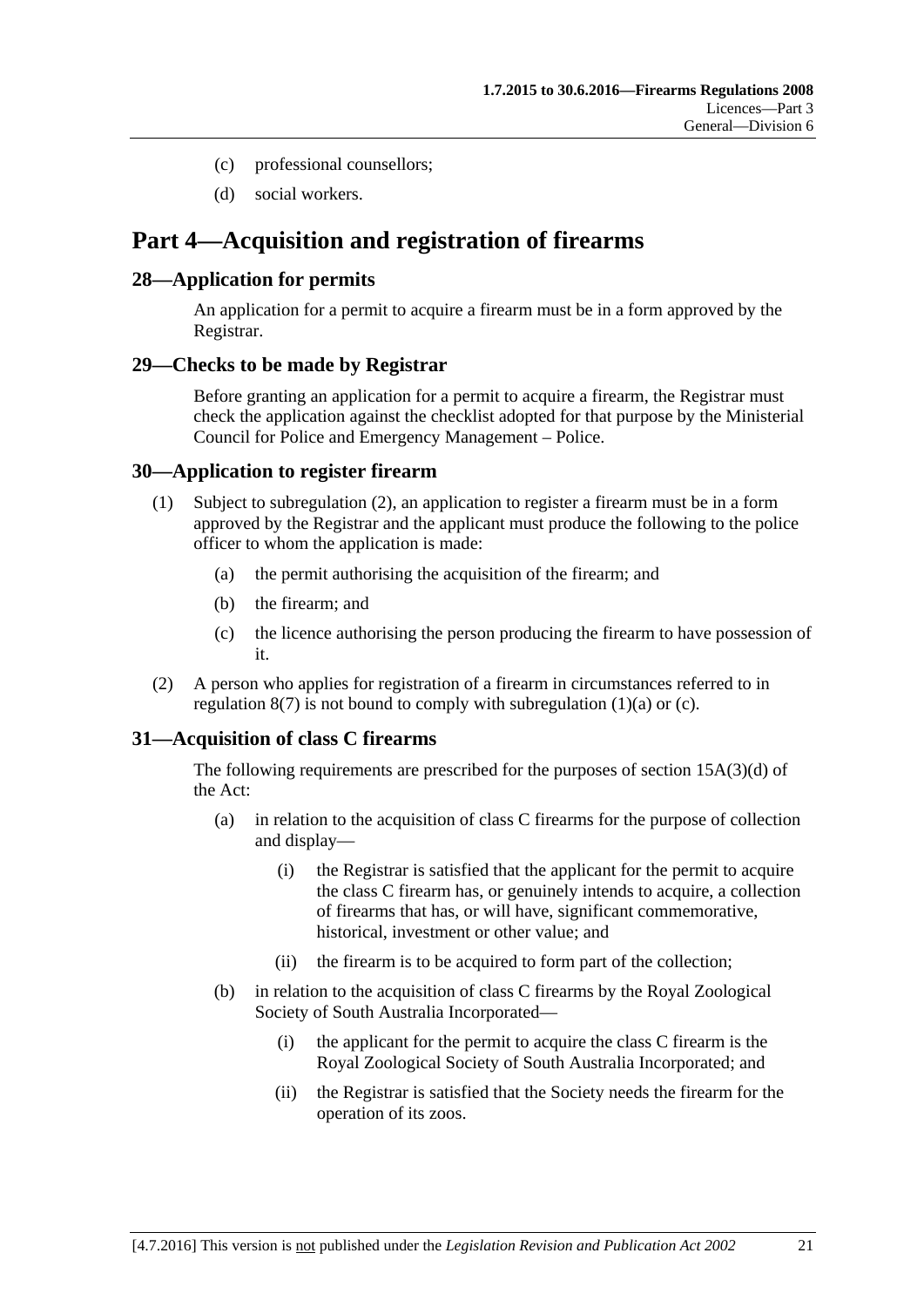#### <span id="page-21-0"></span>**32—Nature of alteration, loss, theft or destruction of firearm**

A notice to the Registrar under section 25 of the Act must be in a form approved by the Registrar.

#### <span id="page-21-1"></span>**33—Acquisition of class H firearms**

- (1) For the purposes of section 15A(4b) of the Act, the Registrar may grant to an applicant who is the holder of a shooting club member's licence a permit to acquire a class H firearm—
	- (a) despite a restriction on barrel length set out in section 15A(4b)(a) of the Act, if the Registrar is satisfied that the firearm is a visually distinctive and highly specialised target pistol; or
	- (b) despite the restriction to firearms of not more than .38 calibre, if the Registrar is satisfied that the firearm is of not more than .45 calibre and is required for shooting events of the kind known as metallic silhouette or single (western) action.
- (2) For the purposes of section 15A(4b) of the Act, the barrel length of a class H firearm is to be measured as follows:
	- (a) in the case of a revolver, the length is to be measured from the muzzle to the breech end immediately in front of the cylinder;
	- (b) in the case of any other class H firearm, the length is to be measured from the muzzle to the breech face (including where the chamber is incorporated in the barrel);
	- (c) if the firearm is self-loading, the measurement must be taken when the slide is forward and the breech face or bolt is in a closed position;
	- (d) any alteration to the barrel that is permanently attached is to be included in the portion measured.
- (3) For the purposes of section 15A(4c) of the Act, in order for a collector to be granted a permit to acquire class H firearms manufactured after 1946, the collector must be a genuine student of arms who—
	- (a) has been an active member of a collectors' club for at least the preceding 2 years; and
	- (b) has a significant collection of handguns with a proper thematic structure; and
	- (c) has provided displays or published articles to advance the body of knowledge of firearms history and development.

#### <span id="page-21-2"></span>**34—Certificate of registration**

- (1) The Registrar must issue a certificate of registration to the person in whose name the firearm is registered.
- (2) The Registrar may, on payment of the fee fixed by Schedule 1, issue a certificate to replace 1 that has been lost, stolen or destroyed.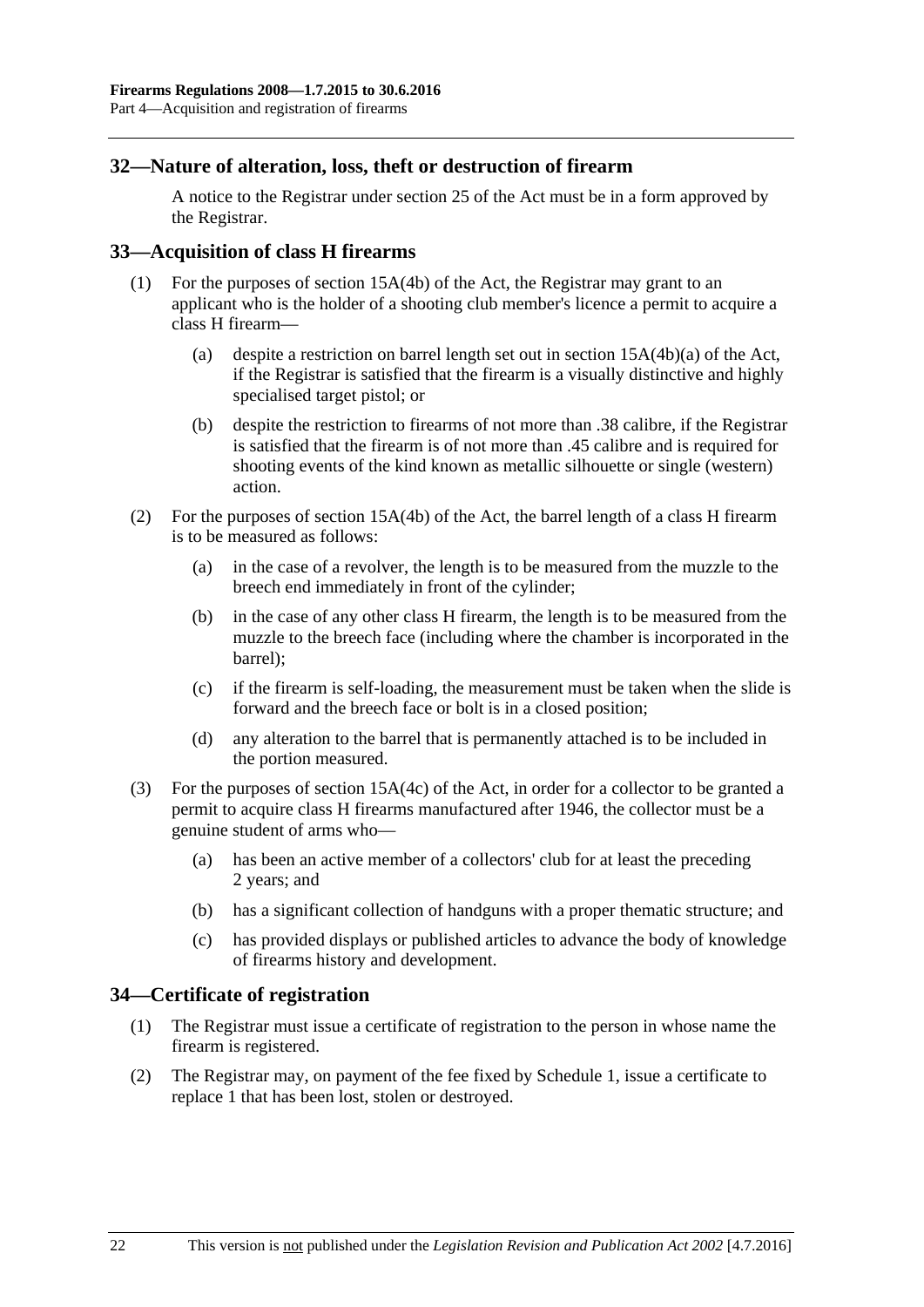## <span id="page-22-0"></span>**Part 5—Acquisition of ammunition**

#### <span id="page-22-1"></span>**35—Application for permit**

An application to the Registrar for a permit to acquire ammunition must—

- (a) be in a form approved by the Registrar; and
- (b) be accompanied by information required by the Registrar; and
- (c) be accompanied by the fee fixed by Schedule 1.

#### <span id="page-22-2"></span>**36—Limit on quantity of ammunition**

A person must not own or have in his or her possession ammunition that exceeds the reasonable needs of that person for the immediately following 12 months.

#### <span id="page-22-3"></span>**37—Exemption—acquisition and supply of gas cylinders**

A person who acquires or supplies a cylinder of compressed gas designed for use in a firearm is exempt from section 21B of the Act in relation to the acquisition or supply of the cylinder.

## <span id="page-22-4"></span>**Part 6—Security of firearms and ammunition**

#### <span id="page-22-6"></span><span id="page-22-5"></span>**38—Security of firearms**

- <span id="page-22-8"></span>(1) A person (not being a dealer) who has possession of a class A or B firearm must keep the firearm secured by—
	- (a) securely attaching and locking it to part of the building in which it is kept; or
	- (b) keeping it in a locked cabinet made of hardwood or steel that is securely attached to the building in which it is kept; or
	- (c) keeping it in a locked safe made of steel that is securely attached to the building in which it is kept; or
	- (d) keeping it in a locked steel and concrete strong room; or
	- (e) such other method as is approved by the Registrar.
- <span id="page-22-9"></span><span id="page-22-7"></span>(2) A person (not being a dealer) who has possession of a class C, D or H firearm must keep the firearm secured by—
	- (a) keeping it in a locked safe made of steel that is securely attached to the building in which it is kept; or
	- (b) keeping it in a locked steel and concrete strong room; or
	- (c) such other method as is approved by the Registrar.
- (3) A cabinet or safe referred to in [subregulation](#page-22-6) (1) or [\(2\)](#page-22-7) must—
	- (a) be fitted with fittings and locks that prevent it from being easily forced open; and
	- (b) be made of material of sufficient thickness to prevent it being easily broken, opened or destroyed.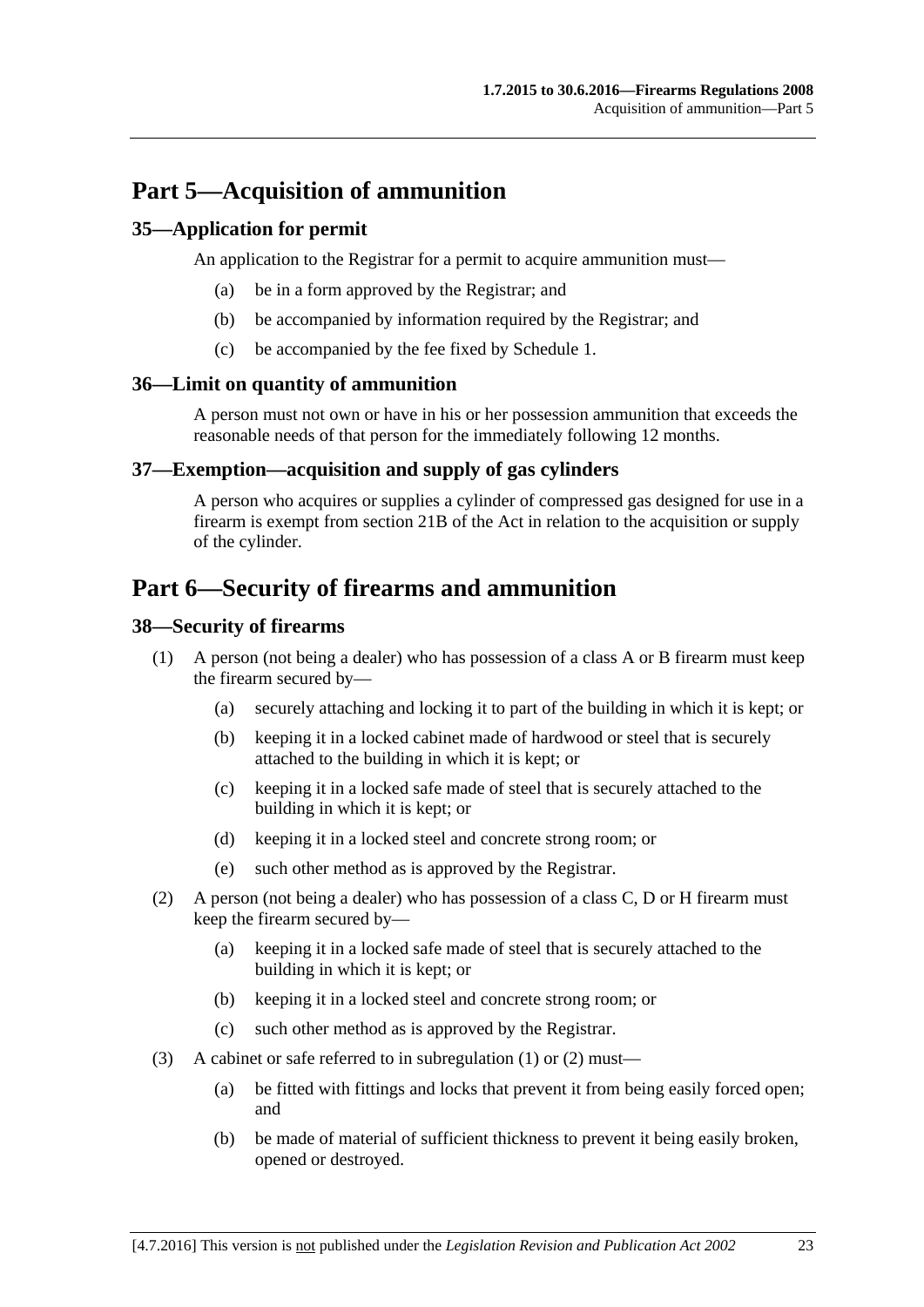(4) Despite [subregulations](#page-22-8) (1)(c) and [\(2\)\(a\),](#page-22-9) a safe need not be attached to the building if its mass when empty is 150 kilograms or more.

#### <span id="page-23-0"></span>**39—Possession of prescribed firearms**

A person who has possession of a prescribed firearm must keep the firearm secured in accordance with the conditions of the licence authorising possession of the firearm.

#### <span id="page-23-5"></span><span id="page-23-1"></span>**40—Possession of firearms by dealers**

- (1) Subject to this regulation, a person who has possession of a class A, B, C, D or H firearm in his or her capacity as a dealer must keep the firearm secured by 1 of the methods set out in [regulation](#page-22-5) 38 in respect of the relevant class of firearm.
- (2) A dealer is not required to comply with [subregulation](#page-23-5) (1) during periods that his or her premises are open to the public in respect of class A or B firearms that are on display to members of the public entering the premises if the public does not have access to the firearms.
- (3) A dealer is not required to comply with [subregulation](#page-23-5) (1) during periods that his or her premises are open to the public in respect of class H firearms that are on display to members of the public entering the premises if—
	- (a) the public does not have access to the firearms; and
	- (b) the firearms are secured in a manner approved by the Registrar.

#### <span id="page-23-2"></span>**41—Ammunition**

- (1) Ammunition must be stored in a locked container separately from firearms.
- (2) A person must not have possession of a round of ammunition that includes high explosives or that is designed to kill, injure or incapacitate by means of smoke or chemicals.
- (3) A person must not have possession of a round of military ammunition unless—
	- (a) it has been modified so that it is incapable of being fired; or
	- (b) it is of *United Nations Hazard classification Code 1.4S* and has a calibre of less than 19.1mm.

#### <span id="page-23-3"></span>**42—Security of dealer's building**

A dealer must ensure that the premises at which he or she carries on the business of dealing in firearms is properly secured against unlawful entry whenever the premises are unoccupied.

#### <span id="page-23-4"></span>**43—Exemption from Part**

The Registrar may exempt a person from compliance with this Part subject to such conditions as he or she thinks fit and may vary or revoke an exemption at any time.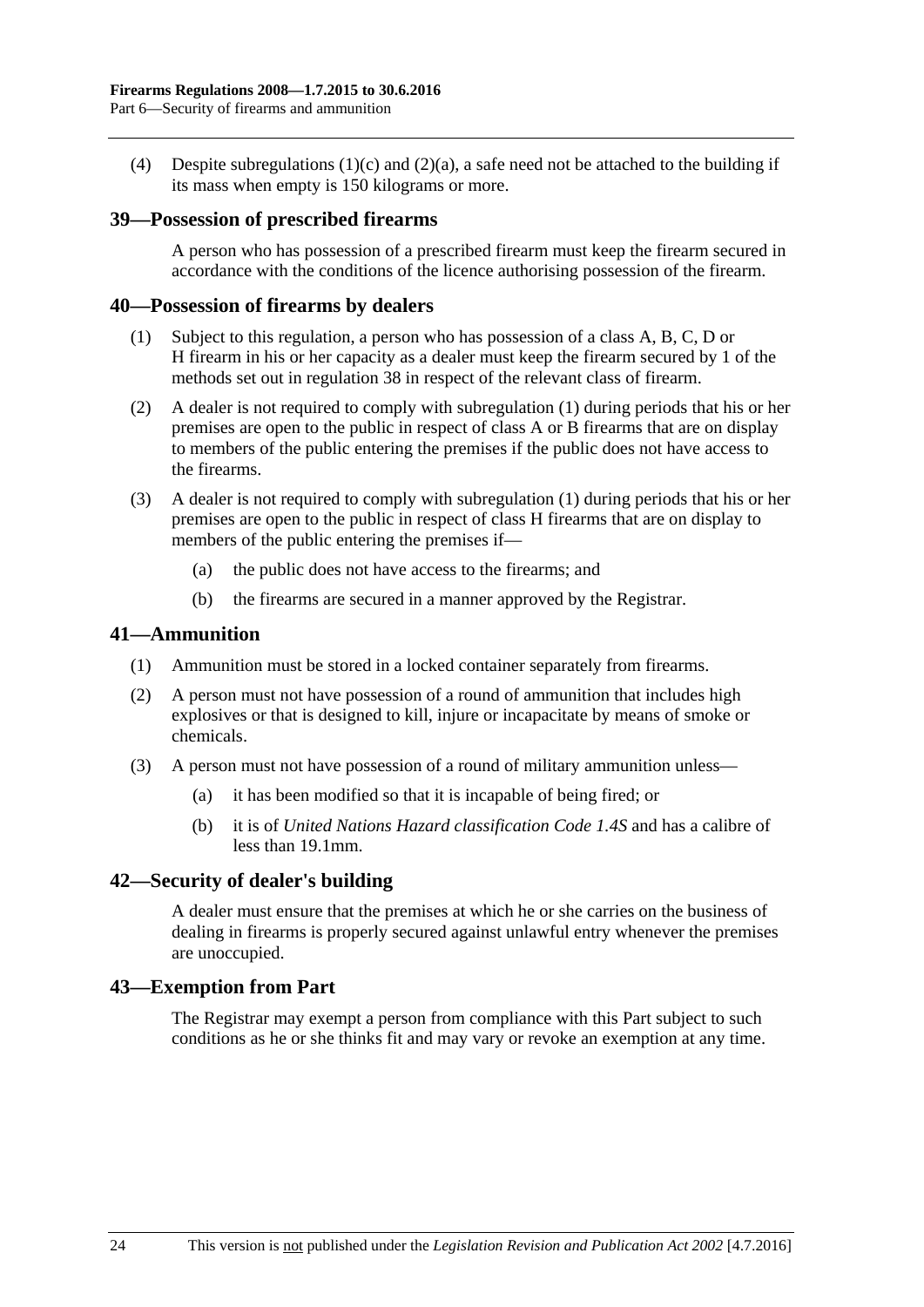## <span id="page-24-0"></span>**Part 7—Recognised bodies**

## <span id="page-24-1"></span>**Division 1—Recognised firearms clubs**

#### <span id="page-24-2"></span>**44—Application for recognition**

An application for recognition of a firearms club must be made to the Registrar in a form approved by the Registrar and must be accompanied by—

- (a) a copy of the rules relating to the constitution, powers, management and administration of the club; and
- (b) a list of the names and addresses of the members of the controlling body of the club and the office (if any) held by each member; and
- (c) a statement of the number of members of the club; and
- (d) a description of the current and proposed activities of the club; and
- (e) if the activities of the club include shooting—
	- (i) a plan of the range (if any) regularly used by the club and a map showing the location of the range; and
	- (ii) a list of the names and addresses of members of the club who are authorised to control the activities of club members at the range; and
	- (iii) evidence that the club has permission of the owner of the land on which the range is situated for the club's use of the range; and
	- (iv) evidence that the club has permission of the owner of adjoining land over which projectiles may pass in the course of shooting at the range; and
	- (v) evidence of compliance with the requirements of any other Act relating to the use of land as a shooting range; and
- (f) such other information as the Registrar requires.

#### <span id="page-24-3"></span>**45—Certificate of recognition**

- (1) If the Minister has declared a firearms club to be a recognised firearms club, the Registrar must provide the club with a certificate setting out—
	- (a) the date of recognition; and
	- (b) the location of the club's range or ranges; and
	- (c) the current activities (and the proposed activities if any) of the club.
- (2) The club must display the certificate, or a copy of the certificate, in a prominent position on its premises or at the range used by it.

#### <span id="page-24-4"></span>**46—Approval of Registrar required for alteration to range**

A recognised firearms club must not alter the range or ranges used by the club without first obtaining the approval of the Registrar.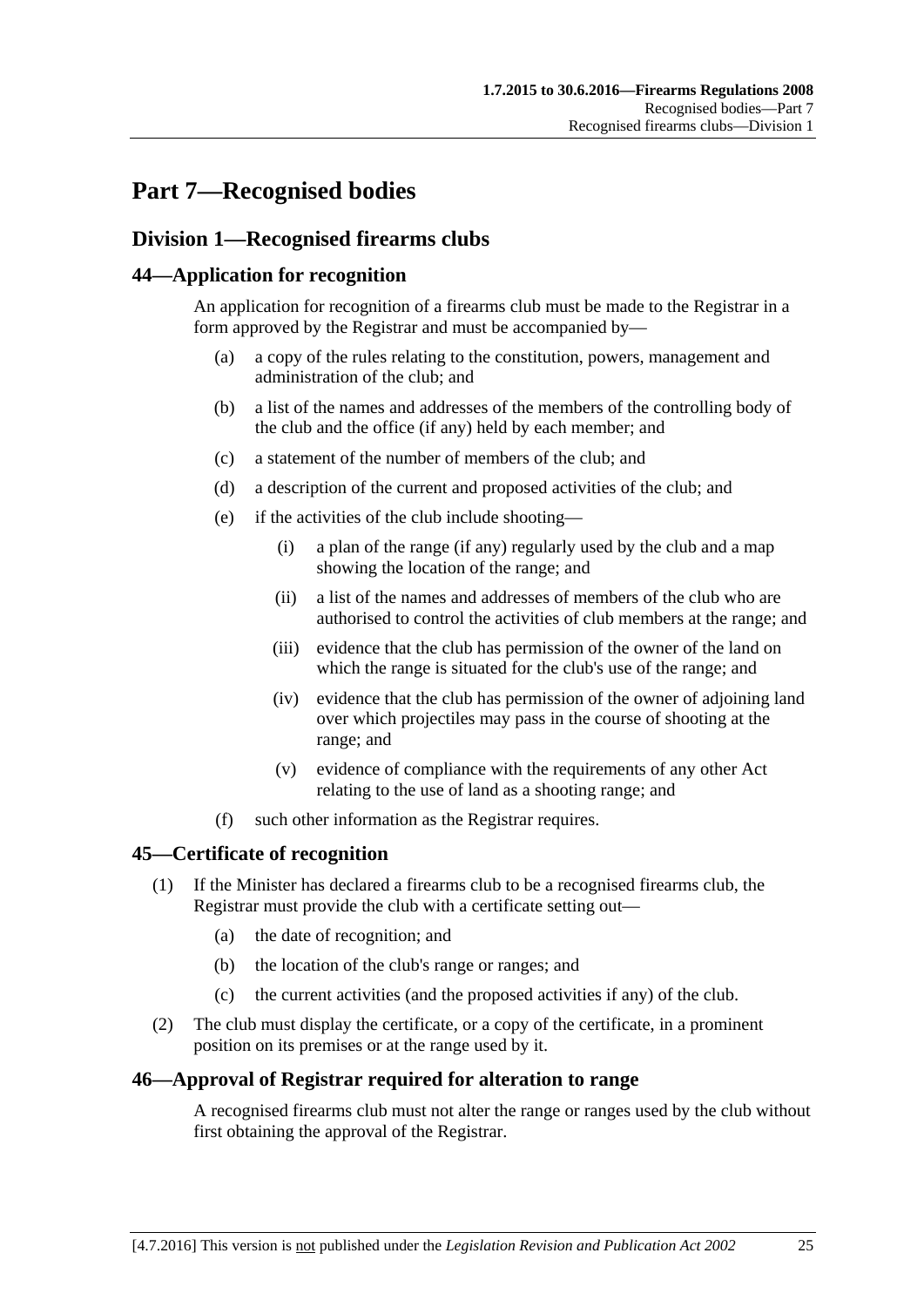#### <span id="page-25-0"></span>**47—Club to inform Registrar of change**

- (1) A recognised firearms club must, within 28 days after—
	- (a) a variation to the rules of the club comes into force; or
	- (b) the membership of the controlling body of the club changes; or
	- (c) a variation in or addition to the activities of the club has occurred,

provide the Registrar with—

- (d) the text of the variation to the rules; or
- (e) the names and addresses of the members of the controlling body and the office (if any) held by each member; or
- (f) a description of the variation in or addition to the activities of the club.
- (2) A recognised firearms club must—
	- (a) from time to time, at the request of the Registrar, provide the Registrar with such information in relation to the affairs and activities of the club as the Registrar requires; and
	- (b) permit the Registrar, or a person authorised by the Registrar, to inspect the club premises and the range at any reasonable time.

#### <span id="page-25-1"></span>**48—Acceptance of new members**

A recognised firearms club must not grant an application for membership of the club unless—

- (a) if the club is a shooting club—the applicant has produced to the club the applicant's shooting club member's licence or a certificate of the Registrar, issued within the preceding 21 days, certifying that the Registrar is satisfied that the applicant is a fit and proper person to hold a shooting club member's licence; or
- (b) if the club is a collectors' club—the applicant has produced to the club the applicant's collector's licence or a certificate of the Registrar, issued within the preceding 21 days, certifying that the Registrar is satisfied that the applicant is a fit and proper person to hold a collector's licence; and
- (c) the applicant has produced to the club 2 references each of which appears to have been signed by a person within the preceding 21 days and to state that the person has known the applicant for at least the preceding 2 years and that the applicant is a person of good character and a suitable person to be a member of a firearms club; and
- (d) an office holder of the club has, by personal contact with the person named in each reference as the referee, confirmed the signing of the reference by the person on the date stated in the reference and the contents of the reference.

#### <span id="page-25-3"></span><span id="page-25-2"></span>**49—Records to be kept by clubs**

- (1) A recognised firearms club must make records, as required by the Registrar by notice in writing, of—
	- (a) in respect of each person granted membership of the club, the actions taken in compliance with [regulation](#page-25-1) 48; and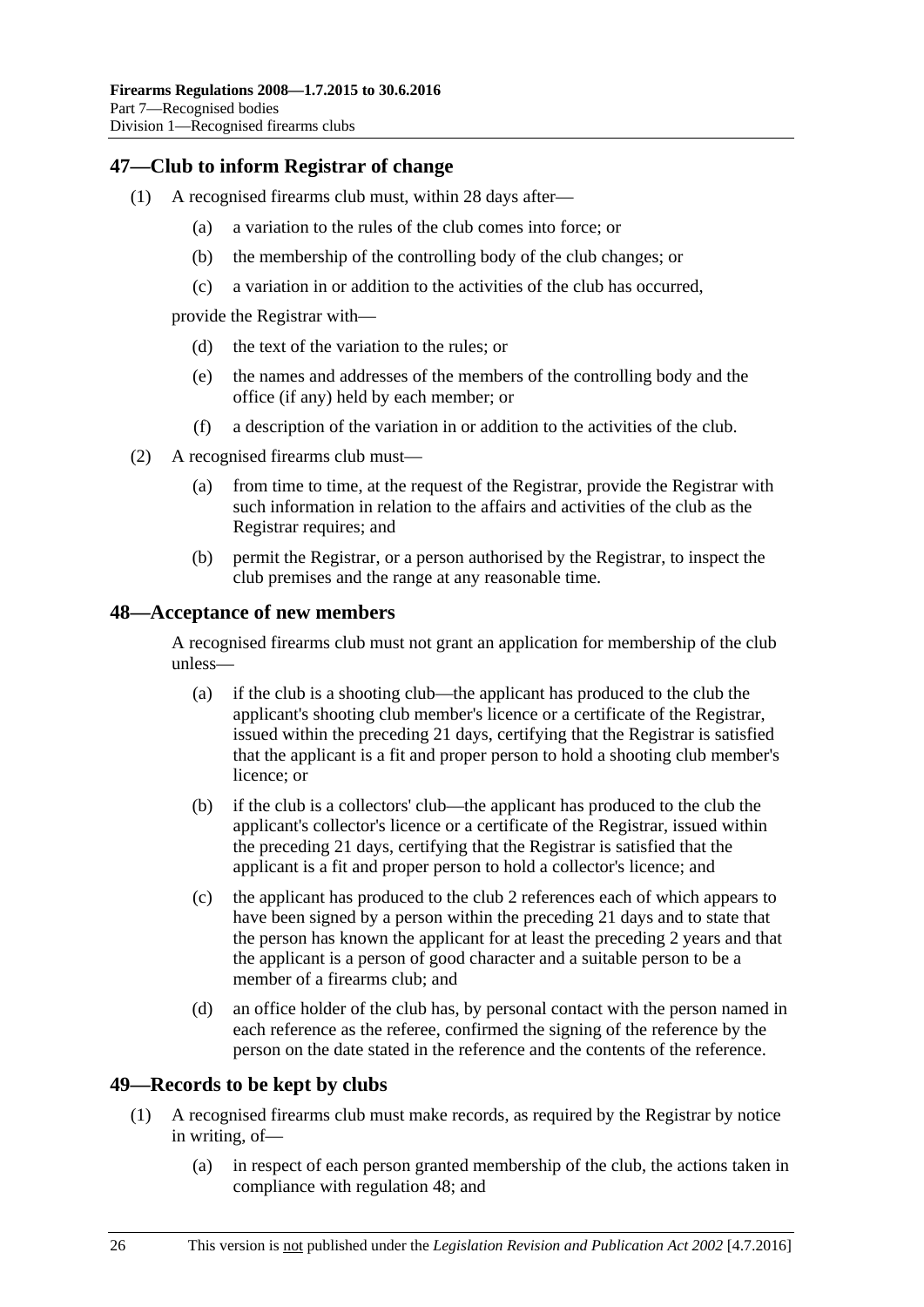- <span id="page-26-4"></span>(b) participation by members of the club in activities of the club that involve the shooting of firearms; and
- (c) attendance by members of the club at meetings of the club including those of the kind referred to in [paragraph](#page-26-4) (b) (if any).
- (2) Records referred to in [subregulation](#page-25-3) (1) must be kept by the club for at least 3 years and must be produced for inspection when requested by the Registrar.

#### <span id="page-26-0"></span>**50—Change in membership**

Within 28 days after a person ceases to be a member of a recognised firearms club, the club must give the Registrar written notice of the member's name and last known address and the date on which the membership terminated and, in the case of expulsion, the reason or reasons for the expulsion.

### <span id="page-26-1"></span>**Division 2—Recognised paint-ball operators and recognised commercial range operators**

#### <span id="page-26-2"></span>**51—Application for recognition of paint-ball operator**

- (1) An application for recognition of a paint-ball operator and approval of the operator's grounds must be made to the Registrar in a form approved by the Registrar and must be accompanied by—
	- (a) a description of the proposed activities of the operator; and
	- (b) a plan of the grounds proposed to be used by the operator and a map showing the location of the grounds; and
	- (c) a list of the names and addresses of the persons who are authorised to control the activities of persons on those grounds; and
	- (d) evidence that the operator has permission of the owner of the land on which the grounds are situated for the operator's use of the grounds; and
	- (e) evidence of compliance with the requirements of any other Act relating to use of land as grounds of a paint-ball operator; and
	- (f) such other information as the Registrar requires.
- (2) An application by a company must be accompanied by—
	- (a) a copy of the constitution of the applicant;
	- (b) a list of the names and addresses of the directors and shareholders of the applicant.

#### <span id="page-26-3"></span>**52—Application for recognition of commercial range operator**

- (1) An application for recognition of a commercial range operator and approval of the operator's range must be made to the Registrar in a form approved by the Registrar and must be accompanied by—
	- (a) a description of the proposed activities of the operator; and
	- (b) a plan of the range proposed to be used by the operator and a map showing the location of the range; and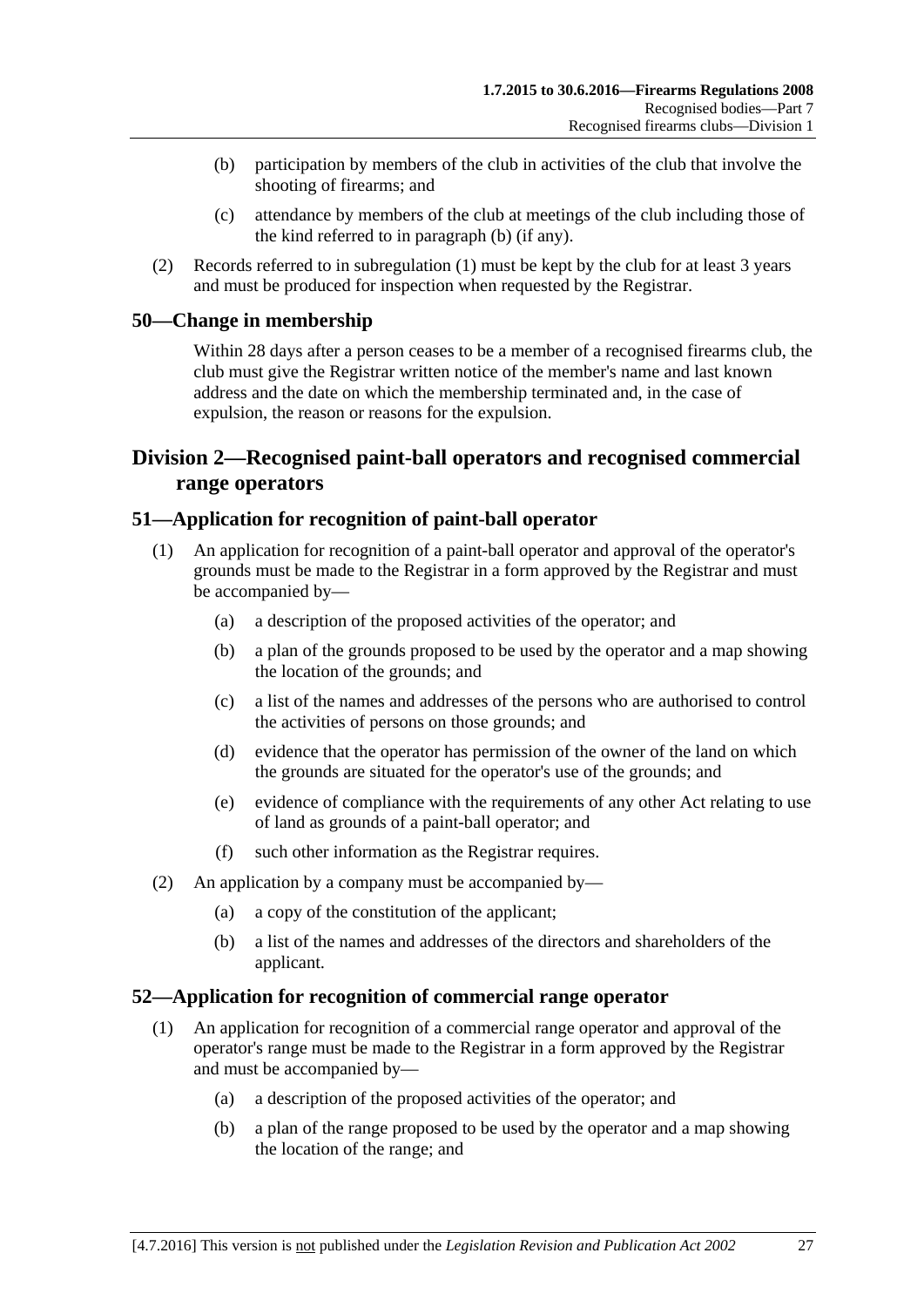- (c) a list of the names and addresses of the persons who are authorised to control the activities of persons on the range; and
- (d) evidence that the operator has permission of the owner of the land on which the range is situated for the operator's use of the range; and
- (e) evidence of compliance with the requirements of any other Act relating to use of land as a shooting range; and
- (f) such other information as the Registrar requires.
- (2) An application by a company must be accompanied by—
	- (a) a copy of the constitution of the applicant; and
	- (b) a list of the names and addresses of the directors and shareholders of the applicant.

#### <span id="page-27-0"></span>**53—Certificate of recognition**

- (1) If the Minister has declared a person to be a recognised paint-ball operator or recognised commercial range operator, the Registrar must provide the operator with a certificate setting out—
	- (a) the date of recognition; and
	- (b) the location of the operator's grounds or range; and
	- (c) the proposed activities of the operator.
- (2) The operator must display the certificate, or a copy of the certificate, in a prominent position at the grounds or range used by the operator.

#### <span id="page-27-1"></span>**54—Alteration of grounds or range**

A recognised paint-ball operator or a recognised commercial range operator must not alter the grounds or range used by the operator without first obtaining the approval of the Registrar.

#### <span id="page-27-2"></span>**55—Operator to inform Registrar of change**

- (1) A recognised paint-ball operator or recognised commercial range operator must, within 28 days after a variation in or addition to the activities of the operator has occurred, provide the Registrar with a description of the variation in or addition to the activities of the operator.
- (2) A recognised paint-ball operator or recognised commercial range operator that is a company must, within 28 days after—
	- (a) a variation to the constitution of the operator comes into force; or
	- (b) a change in the directors or shareholders of the operator has occurred,

provide the Registrar with—

- (c) the text of the variation to the constitution; or
- (d) the names of the persons who have ceased to be directors or shareholders of the operator and the names and addresses of persons who have become directors or shareholders of the operator,

(as the case requires).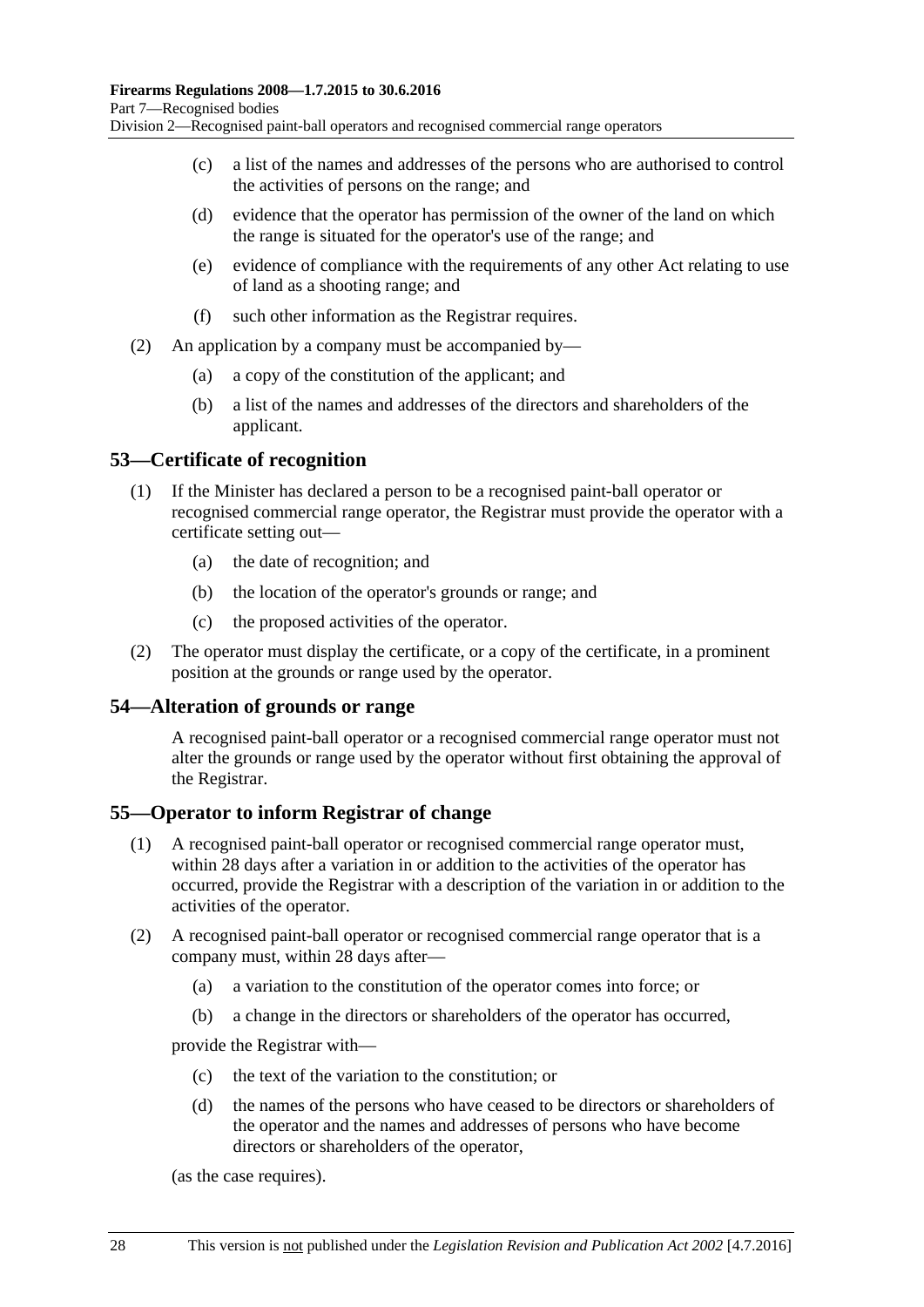- (3) A recognised paint-ball operator or recognised commercial range operator must—
	- (a) from time to time, at the request of the Registrar, provide the Registrar with such information in relation to the affairs and activities of the operator as the Registrar requires; and
	- (b) permit the Registrar, or a person authorised by the Registrar, to inspect the operator's premises and grounds or range at any reasonable time.

## <span id="page-28-0"></span>**Part 8—Miscellaneous**

#### <span id="page-28-1"></span>**55A—Disposal of forfeited or surrendered firearms etc**

- (1) For the purposes of section  $35(5)(b)(i)(A)$  of the Act, the following requirements govern the sale or disposal of a firearm, firearm part or ammunition:
	- (a) a sale is to be by public auction or public tender (and the Registrar may, but need not, fix a reserve price for the purpose);
	- (b) the firearm, firearm part or ammunition may be disposed of otherwise than by sale if the Registrar believes on reasonable grounds that the firearm, firearm part or ammunition has no monetary value or that the proceeds of the sale would be unlikely to exceed the costs of the sale or if the firearm, firearm part or ammunition has been offered for sale and was not sold.
- (2) Before paying the proceeds of a sale or disposal of a firearm, firearm part or ammunition to a person under section  $35(5)(b)(i)(B)$  or (e) of the Act, the Registrar may deduct expenses incurred in connection with the sale or disposal and storage and other expenses incurred in relation to the firearm, firearm part or ammunition.
- (3) For the purposes of section 35(5)(d) of the Act, the period for which a firearm, firearm part or ammunition must be made available for collection is 1 month.

#### <span id="page-28-2"></span>**55B—Register of firearms prohibition orders**

The register of firearms prohibition orders maintained for the purposes of section 6A of the Act must contain the following information in relation to each order:

- (a) the full name of the person to whom the order applies;
- (b) the date on which the order was issued;
- (c) the details of any exemption from a provision of section 10C of the Act (including any conditions that apply to the exemption) granted by the Registrar under section 10C(15) of the Act.

#### <span id="page-28-3"></span>**56—Advertising firearm for sale**

A person (other than a dealer) who advertises a firearm for sale must include in the advertisement the identification number or combination of numbers and letters stamped or engraved on the firearm.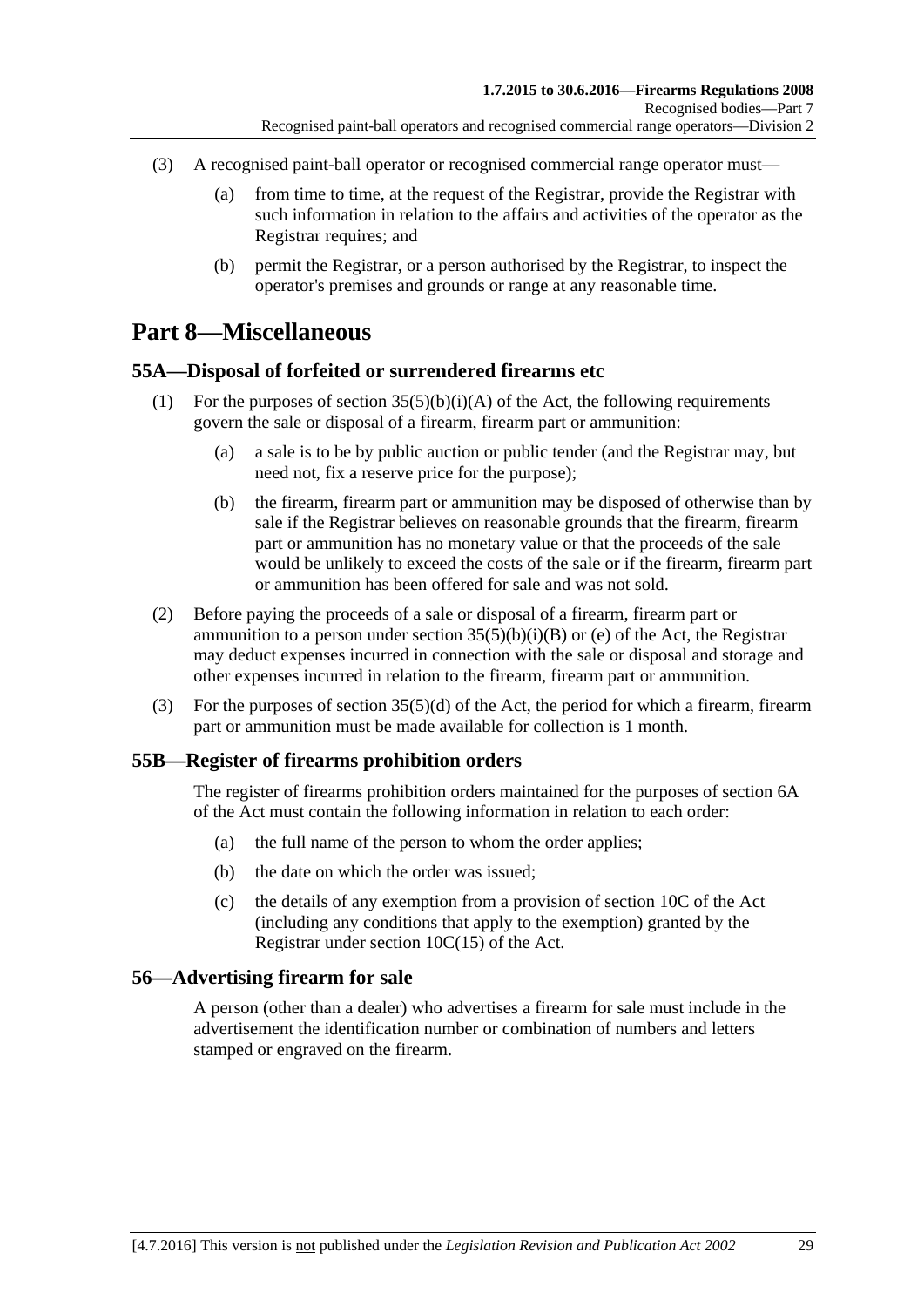#### <span id="page-29-0"></span>**57—Transporting of firearms—exclusion from section 35A of Act**

- (1) A person who carries on the business of carrying goods may carry a firearm and ammunition, or cause a firearm and ammunition to be carried, by the same vehicle, vessel or aircraft if—
	- (a) the owner of the firearm and the owner of the ammunition are being carried by the same vehicle, vessel or aircraft and no ammunition is carried in the chamber, breech or a magazine of the firearm; or
	- (b) the firearm and ammunition are carried in the same vehicle, vessel or aircraft with the approval of the Registrar.
- (2) For the purposes of section 35A(2) of the Act, a class C, D or H firearm must not be transported if there is a round of ammunition in the chamber, breech or a magazine of the firearm.

#### <span id="page-29-1"></span>**58—Records**

- (1) Records that a person is required to compile and keep under the Act, these regulations or the conditions of a licence must be produced on demand to the Registrar or a police officer.
- (2) All alterations made to records compiled and kept under the Act, these regulations or the conditions of a licence must be made so that the entry that is altered remains clearly legible.

#### <span id="page-29-2"></span>**59—Form of applications and licences etc**

- (1) An application to the Registrar under the Act or these regulations must, unless otherwise provided, be in a form approved by the Registrar.
- (2) A licence, permit or registration certificate granted or issued by the Registrar must, unless otherwise provided, be in a form approved by the Registrar.

#### <span id="page-29-3"></span>**60—Fees**

- (1) The fees payable under the Act and these regulations are set out in Schedule 1.
- (2) The Registrar may waive or reduce (in a particular case or classes of cases) fees that would otherwise be payable under these regulations.

#### <span id="page-29-4"></span>**61—Offence**

A person who contravenes, or fails to comply with, a provision of these regulations is guilty of an offence.

Maximum penalty: \$2 500.

## <span id="page-29-5"></span>**Schedule 1—Fees**

The fees set out in the table do not include any GST that may be payable in respect of a particular fee.

- 1 Application for grant or renewal of firearms licence for prescribed firearms \$65
- 2 Application for grant or renewal of firearms licence for firearms other than prescribed firearms—
	- (a) if term of licence does not exceed 1 year \$80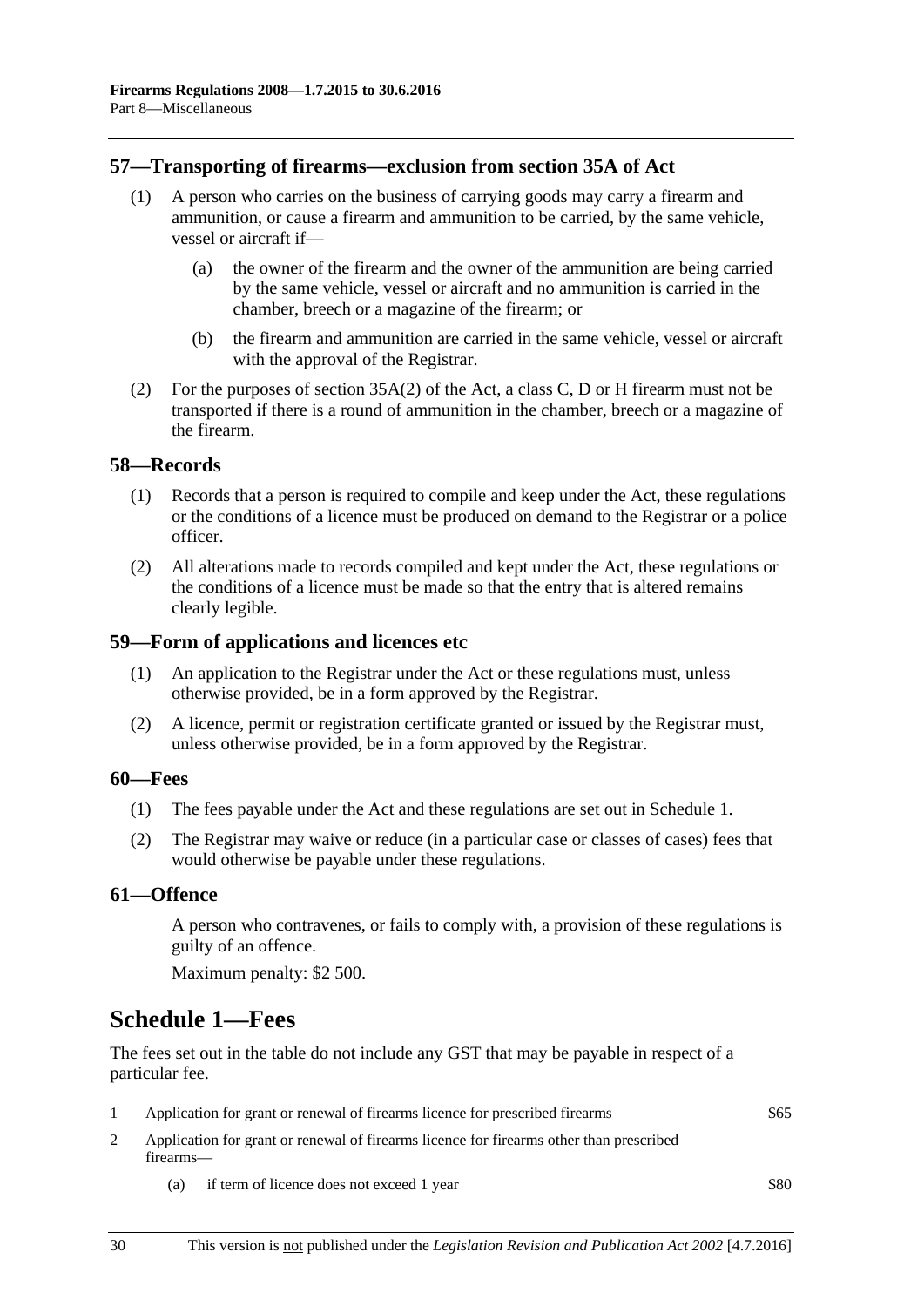| (b)                                                                                                                                  | if term of licence exceeds 1 year but does not exceed 3 years  | \$209                                                                                                                                                                                                                                    |
|--------------------------------------------------------------------------------------------------------------------------------------|----------------------------------------------------------------|------------------------------------------------------------------------------------------------------------------------------------------------------------------------------------------------------------------------------------------|
| (c)                                                                                                                                  | if term of licence exceeds 3 years but does not exceed 5 years | \$333                                                                                                                                                                                                                                    |
| Application for grant or renewal of dealer's licence authorising dealing in firearms or<br>firearms and ammunition-                  |                                                                |                                                                                                                                                                                                                                          |
| (a)                                                                                                                                  | if term of licence does not exceed 1 year                      | \$415                                                                                                                                                                                                                                    |
| (b)                                                                                                                                  | if term of licence exceeds 1 year but does not exceed 3 years  | \$1 206                                                                                                                                                                                                                                  |
| (c)                                                                                                                                  | if term of licence exceeds 3 years but does not exceed 5 years | \$2 002                                                                                                                                                                                                                                  |
| Application for grant or renewal of dealer's licence that only authorises dealing in<br>ammunition-                                  |                                                                |                                                                                                                                                                                                                                          |
| (a)                                                                                                                                  | if term of licence does not exceed 1 year                      | \$122                                                                                                                                                                                                                                    |
| (b)                                                                                                                                  | if term of licence exceeds 1 year but does not exceed 3 years  | \$333                                                                                                                                                                                                                                    |
| (c)                                                                                                                                  | if term of licence exceeds 3 years but does not exceed 5 years | \$545                                                                                                                                                                                                                                    |
| Application for variation of licence<br>\$48                                                                                         |                                                                |                                                                                                                                                                                                                                          |
| \$31<br>Application for registration of firearm in name of owner of firearm or for issue of<br>duplicate certificate of registration |                                                                |                                                                                                                                                                                                                                          |
| Application for licence to replace licence lost, stolen or destroyed                                                                 |                                                                | \$48                                                                                                                                                                                                                                     |
| Application for permit to acquire ammunition                                                                                         |                                                                | \$31                                                                                                                                                                                                                                     |
| Fee to witness the transfer of a firearm under Part 3 Division 2A of Act                                                             |                                                                | \$23                                                                                                                                                                                                                                     |
|                                                                                                                                      |                                                                |                                                                                                                                                                                                                                          |
|                                                                                                                                      |                                                                | \$33                                                                                                                                                                                                                                     |
|                                                                                                                                      |                                                                | However, if a firearm is registered in the name of the owner immediately after the<br>transfer of the firearm is witnessed by a police officer, the witnessing fee is not<br>payable.<br>Administrative fee on late renewal of a licence |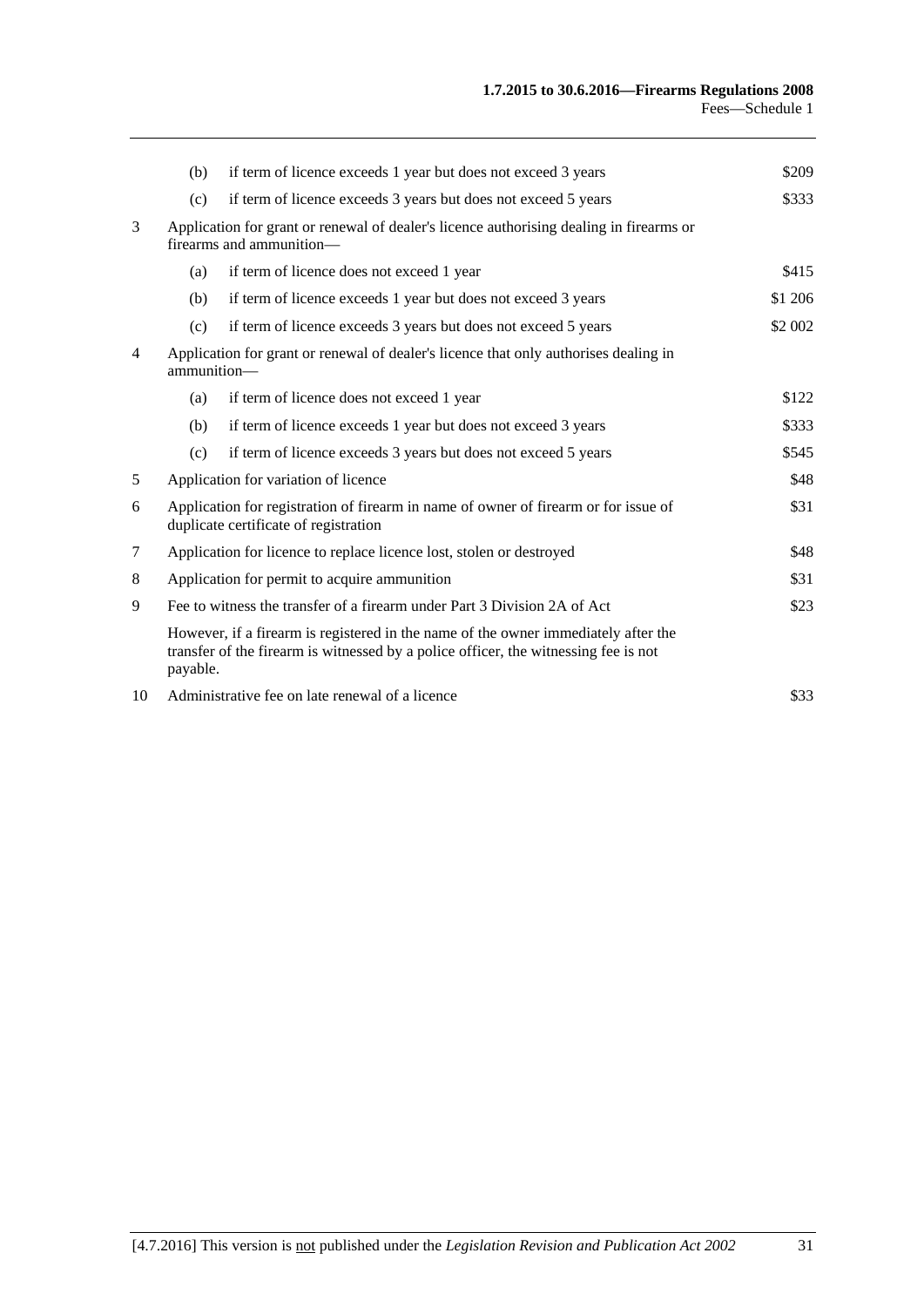# <span id="page-31-0"></span>**Legislative history**

#### **Notes**

- Variations of this version that are uncommenced are not incorporated into the text.
- Please note—References in the legislation to other legislation or instruments or to titles of bodies or offices are not automatically updated as part of the program for the revision and publication of legislation and therefore may be obsolete.
- Earlier versions of these regulations (historical versions) are listed at the end of the legislative history.
- For further information relating to the Act and subordinate legislation made under the Act see the Index of South Australian Statutes or www.legislation.sa.gov.au.

## **Legislation revoked by principal regulations**

The *Firearms Regulations 2008* revoked the following:

*Firearms Regulations 1993 Firearms (Compensation) Regulations 1996 Firearms (Exemption for Certain Exhibitors) Regulations 2003*

### **Principal regulations and variations**

New entries appear in bold.

| Year No  |     | Reference                | Commencement                                                         |
|----------|-----|--------------------------|----------------------------------------------------------------------|
| 2008     | 239 | Gazette 28.8.2008 p4161  | 1.9.2008: $r2$                                                       |
| 2008     | 288 | Gazette 27.11.2008 p5281 | 27.11.2008: r 2                                                      |
| 2009     | 108 | Gazette 4.6.2009 p2538   | $1.7.2009$ : r 2                                                     |
| 2009 245 |     | Gazette 1.10.2009 p4771  | 1.10.2009: r 2—disallowed on 2.12.2009<br>(Gazette 10.12.2009 p6025) |
| 2009 307 |     | Gazette 17.12.2009 p6378 | 17.12.2009: r 2                                                      |
| 2010     | 67  | Gazette 10.6.2010 p2728  | $1.7.2010$ : r 2                                                     |
| 2011 63  |     | Gazette 9.6.2011 p2075   | $1.7.2011:$ r 2                                                      |
| 2012 96  |     | Gazette 31.5.2012 p2400  | $1.7.2012$ : r 2                                                     |
| 2013 15  |     | Gazette 21.2.2013 p492   | $21.2.2013$ : r 2                                                    |
| 2013 49  |     | Gazette 6.6.2013 p2101   | $1.7.2013$ : r 2                                                     |
| 2014 27  |     | Gazette 30.1.2014 p434   | $7.2.2014$ : r 2                                                     |
| 2014 90  |     | Gazette 19.6.2014 p2536  | $1.7.2014$ : r 2                                                     |
| 2014 229 |     | Gazette 21.8.2014 p4107  | $1.9.2014$ : r 2                                                     |
| 2015 101 |     | Gazette 18.6.2015 p2663  | $1.7.2015$ : r 2                                                     |
| 2016     | 67  | Gazette 23.6.2016 p2175  | $1.7.2016$ : r 2                                                     |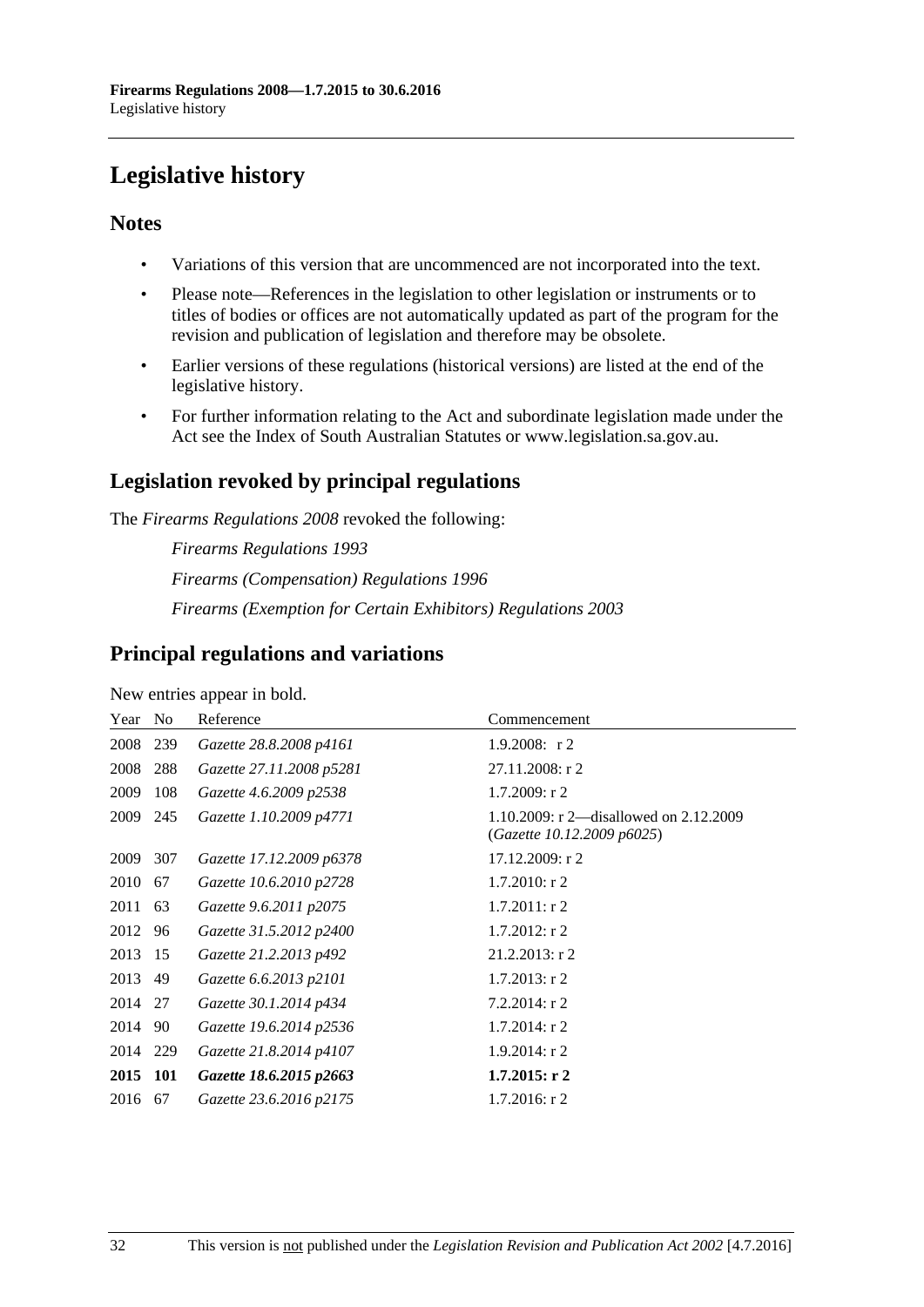## **Provisions varied**

New entries appear in bold.

Entries that relate to provisions that have been deleted appear in italics.

| Provision              | How varied                                                            | Commencement                   |  |
|------------------------|-----------------------------------------------------------------------|--------------------------------|--|
| Pt <sub>1</sub>        |                                                                       |                                |  |
| r <sub>2</sub>         | omitted under Legislation Revision and<br><b>Publication Act 2002</b> | 27.11.2008                     |  |
| r 3                    |                                                                       |                                |  |
| r3(1)                  |                                                                       |                                |  |
| firearm                | regulated imitation inserted by 307/2009 r 4                          | 17.12.2009                     |  |
| r <sub>4</sub>         |                                                                       |                                |  |
| r(4(1)                 | varied by 245/2009 r 4                                                | 1.10.2009-disallowed 2.12.2009 |  |
|                        | varied by 307/2009 r 5                                                | 17.12.2009                     |  |
| r 4A                   | inserted by 27/2014 r 4                                               | 7.2.2014                       |  |
| r 4A(1)                | (b) deleted by 229/2014 r 4                                           | 1.9.2014                       |  |
| r <sub>5</sub>         | substituted by 245/2009 r 5                                           | 1.10.2009-disallowed 2.12.2009 |  |
|                        | substituted by 307/2009 r 6                                           | 17.12.2009                     |  |
| r 5AA                  | inserted by 245/2009 r 5                                              | 1.10.2009—disallowed 2.12.2009 |  |
|                        | inserted by 307/2009 r 6                                              | 17.12.2009                     |  |
| r 5A                   | inserted by 288/2008 r 4                                              | 27.11.2008                     |  |
|                        | varied by $15/2013$ r 4(1)–(5)                                        | 21.2.2013                      |  |
| $r$ 5B                 | inserted by 288/2008 r 4                                              | 27.11.2008                     |  |
| Pt 2                   |                                                                       |                                |  |
| r <sub>7</sub>         |                                                                       |                                |  |
| r7(1)                  | substituted by $288/2008$ r $5(1)$                                    | 27.11.2008                     |  |
| r7(6)                  | substituted by $288/2008$ r $5(2)$                                    | 27.11.2008                     |  |
| $r \frac{7(7)-(9)}{2}$ | deleted by 288/2008 r 5(2)                                            | 27.11.2008                     |  |
| r8                     |                                                                       |                                |  |
| r $8(1)$ (4)           | substituted by $288/2008$ r $6(1)$                                    | 27.11.2008                     |  |
| r 8(5)                 | varied by 288/2008 r 6(2)                                             | 27.11.2008                     |  |
| r 8(6)                 | varied by 288/2008 r 6(3), (4)                                        | 27.11.2008                     |  |
| r9A                    | inserted by 27/2014 r 5                                               | 7.2.2014                       |  |
| Pt 3                   |                                                                       |                                |  |
| r 11                   |                                                                       |                                |  |
| r11(2)                 | varied by 245/2009 r 6(1)                                             | 1.10.2009-disallowed 2.12.2009 |  |
|                        | varied by 307/2009 r 7(1)                                             | 17.12.2009                     |  |
| r 11(4a)               | inserted by 245/2009 r 6(2)                                           | 1.10.2009-disallowed 2.12.2009 |  |
|                        | inserted by 307/2009 r 7(2)                                           | 17.12.2009                     |  |
| r21                    |                                                                       |                                |  |
| $r$ 21(1a) and (1b)    | inserted by 245/2009 r 7                                              | 1.10.2009-disallowed 2.12.2009 |  |
|                        | inserted by 307/2009 r 8                                              | 17.12.2009                     |  |